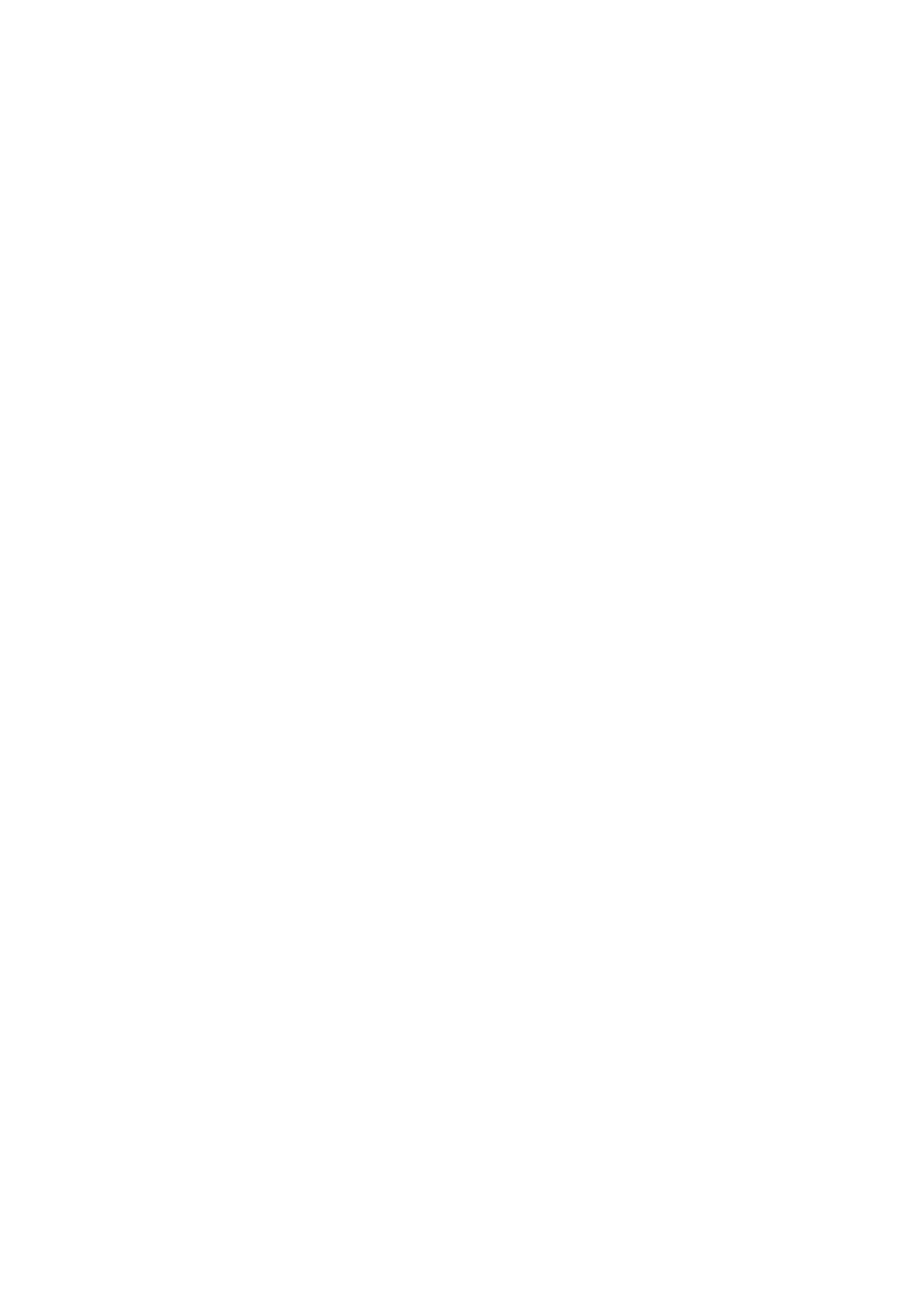# 1 Solutions to Problems of Chapter 2

## 1.1 Problem 1

To prove that

$$
\frac{d}{dt} = \frac{\partial}{\partial t} + \mathbf{v} \cdot \nabla \mathbf{v},\tag{1.1}
$$

as applied to any dynamical variable  $F(\mathbf{x}, t)$ , which is defined in the domain of the flow, we use the Euler-Lagrange duality and consider the space coordinates x as position of a fluid parcel passing through this point, and the Eulerian velocity  $\mathbf v$  as the velocity of the parcel. We recall that the Lagrangian derivative is to be calculated along the parcel's trajectory, that is the change of **x** is  $\Delta \mathbf{x} = \mathbf{v} \Delta t$ , and hence

$$
\frac{\Delta F}{\Delta t} = \frac{F(\mathbf{x} + \mathbf{v}\Delta t, t + \Delta t) - F(\mathbf{x}, t)}{\Delta t},
$$
\n(1.2)

which, in the limit  $\Delta t \rightarrow 0$  gives (1.1).

# 1.2 Problem 2

The demonstration follows by direct calculation of the Lagrangian derivative, and the use of the Lagrangian expression of divergence  $\nabla \cdot \mathbf{v} = \frac{\partial \dot{x}}{\partial x} + \frac{\partial \dot{Y}}{\partial y} + \frac{\partial \dot{Z}}{\partial z}$ .

$$
\frac{d}{dt}(\rho \mathcal{J}) = \frac{d\rho}{dt}\mathcal{J} + \rho \frac{d\mathcal{J}}{dt} = \frac{d\rho_i}{dt} = 0,
$$
\n(1.3)

$$
\frac{d\mathcal{J}}{dt} = \frac{\partial(\dot{X}, Y, Z)}{\partial(x, y, z)} + \frac{\partial(X, \dot{Y}, Z)}{\partial(x, y, z)} + \frac{\partial(X, Y, \dot{Z})}{\partial(x, y, z)}
$$
\n
$$
= \left(\frac{\partial(\dot{X}, Y, Z)}{\partial(X, Y, Z)} + \dots\right) \mathcal{J} = \left(\frac{\partial \dot{X}}{\partial X} + \frac{\partial \dot{Y}}{\partial Y} + \frac{\partial \dot{Z}}{\partial Z}\right) \mathcal{J} \Rightarrow
$$
\n
$$
\frac{d\rho}{dt} + \rho \nabla \cdot \mathbf{v} = 0 \leftrightarrow \frac{\partial \rho}{\partial t} + \nabla \cdot (\rho \mathbf{v}) = 0.
$$
\n(1.4)

# 1.3 Problem 3

In the direct calculation of the time-derivative, the fact that the contour is Lagrangian, that is its elements are moving with the fluid, should not be forgotten, which means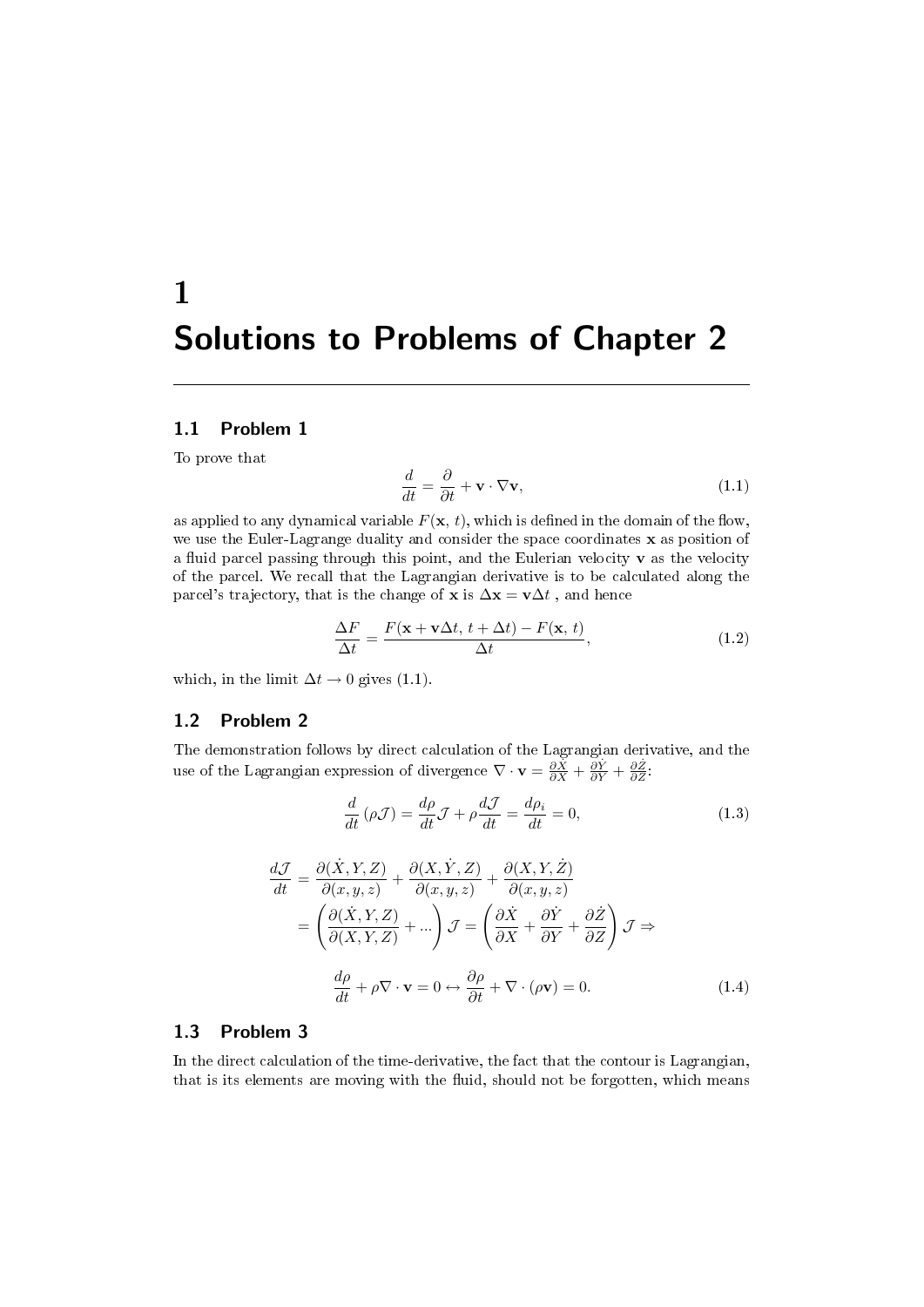that for an element of the contour  $\mathbf{l} = d\mathbf{x} = \mathbf{x}_2 - \mathbf{x}_1$ , where  $\mathbf{x}_{1,2}$  are positions of neighbouring fluid parcels on the contour,  $\frac{d}{dt} \mathbf{l} = \mathbf{v}_2 - \mathbf{v}_1 = d\mathbf{v}$ 

$$
\frac{d\gamma}{dt} = \int_{\Gamma} \left( d\mathbf{l} \cdot \frac{d\mathbf{v}}{dt} + \mathbf{v} \cdot \frac{d}{dt} \mathbf{l} \right) = -\int_{\Gamma} \frac{\nabla P}{\rho} \cdot d\mathbf{l} + \int_{\Gamma} \mathbf{v} \cdot d\mathbf{v}.
$$
 (1.5)

The last integral in (1.5) is an integral of the full differential  $d\frac{\mathbf{v}^2}{2}$  $\frac{\sqrt{2}}{2}$  over the closed contour, and is therefore zero. In the case of barotropic fluid the integrand in the first integral becomes the differential of enthalpy, and the integral vanishes by the same reason.

#### 1.4 Problem 4

The variation of the action with Lagrangian (2.26) gives:

$$
\delta S = \int dt \int d^3 \mathbf{a} \left[ \frac{d \mathbf{X}}{dt} \cdot \delta \mathbf{X} - P \left( \frac{\partial (\delta X, Y, Z)}{\partial (a, b, c)} + \frac{\partial (X, \delta Y, Z)}{\partial (a, b, c)} + \frac{\partial (X, Y, \delta Z)}{\partial (a, b, c)} \right) - \delta P \left( \frac{\partial (X, Y, Z)}{\partial (a, b, c)} - 1 \right) \right].
$$
\n(1.6)

Vanishing  $\delta S$  for independent variations of  $\delta X$ ,  $\delta Y$ ,  $\delta Z$ , and  $\delta P$  gives the equations of motion. The latter variation straightforwardly gives incompressibility condition in Lagrangian form:

$$
\frac{\partial(X,Y,Z)}{\partial(a,b,c)} = 1.
$$
\n(1.7)

In order to make appear variations of  $\delta X$ ,  $\delta Y$ ,  $\delta Z$  instead of their derivatives, integrations by parts in t, a, b, and c in  $(1.6)$  under condition of vanishing variations at the boundaries are necessary.

In this way we get

$$
\frac{d^2X}{dt^2} = -\frac{\partial(P, Y, Z)}{\partial(a, b, c)} = -\frac{\partial(P, Y, Z)}{\partial(X, Y, Z)} = -\frac{\partial P}{\partial X},\tag{1.8}
$$

where (1.7) was used, and similarly for Y and Z. Replacing  $\frac{d\mathbf{X}}{dt}$  by **v**, and using Euler-Lagrange duality, we see that these equations are Euler equations for incompressible fluid with constant density.

#### 1.5 Problem 5

In many textbooks, e.g. Landau & Lifshitz (1975), the Navier-Stokes equations are written in the coordinates using co-latitude  $\theta$  instead of latitude  $\phi$ . The coordinates are thus  $(0 \le r \le \infty, 0 \le \theta \le \pi, 0 \le \lambda < 2\pi)$ , and we will use them below. The formulas in coordinates  $(0 \le r \le \infty, 0 \le \lambda < 2\pi, -\frac{\pi}{2} \le \theta \le \frac{\pi}{2})$  are obtained by substitution  $\theta = \frac{\pi}{2} - \phi$ , and the change of sign of the corresponding component of velocity due to different orientation of the coordinate basis, see below. The right orthonormal coordinate basis is then  $(\hat{r}, \hat{\theta}, \hat{\lambda})$ , where the unit vectors are pointed in the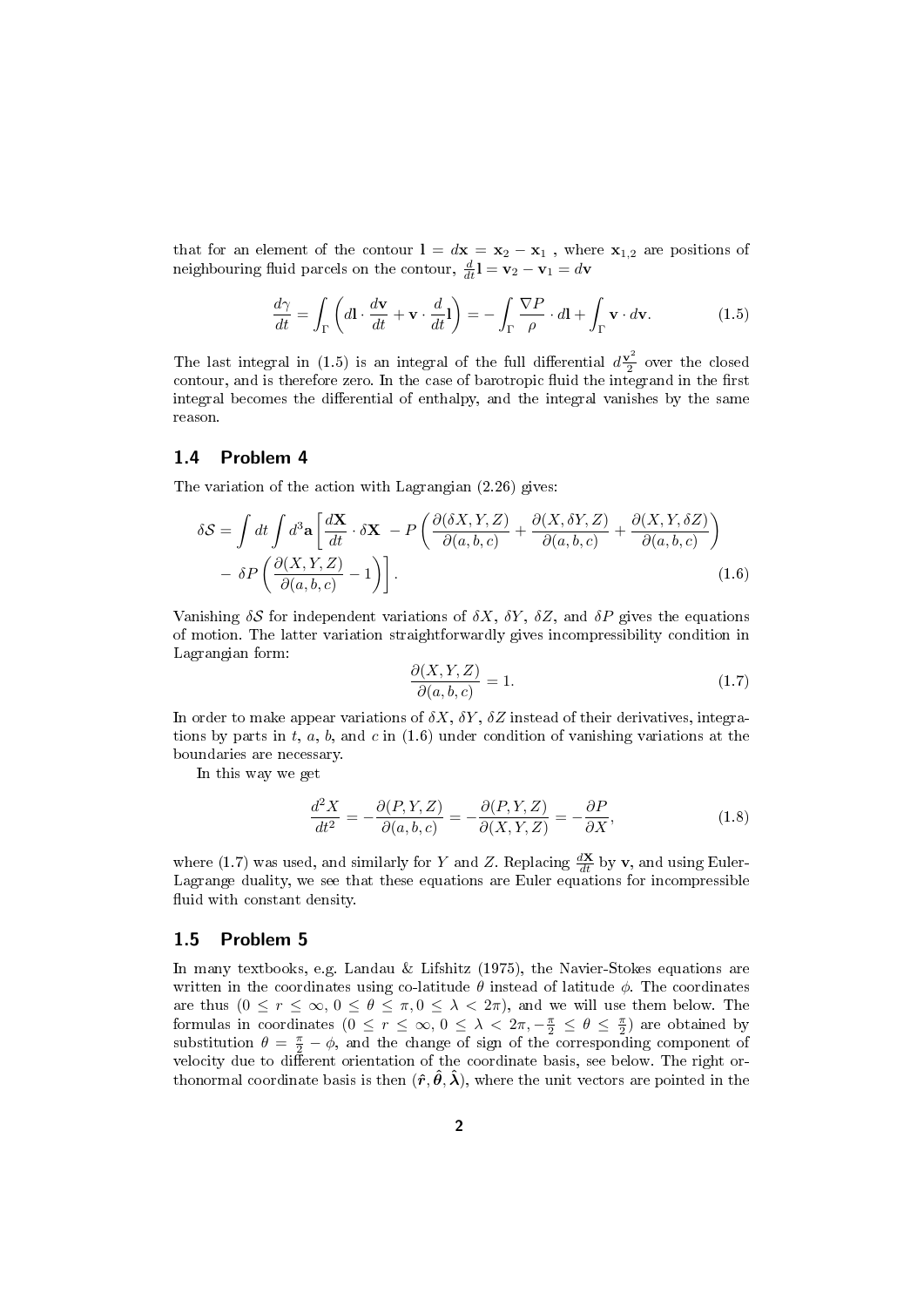sense of increase of corresponding coordinates. The main technical difficulty of using curvilinear coordinates, with respect to Cartesian ones, is that the orientation of the basis depends on position. The position of a point is given by the radius-vector  $r$ . An infinitesimal change of position is given by

$$
dr = dr\hat{\mathbf{r}} + r d\theta \hat{\boldsymbol{\theta}} + r \sin \theta d\lambda \hat{\boldsymbol{\lambda}}.
$$
 (1.9)

By definition, the velocity of the point is

$$
\mathbf{v} = \frac{dr}{dt}\hat{\mathbf{r}} + r\frac{d\theta}{dt}\hat{\boldsymbol{\theta}} + r\sin\theta\frac{d\lambda}{dt}\hat{\boldsymbol{\lambda}}.\tag{1.10}
$$

The expressions in front of the unit vectors are respective components of the velocity

$$
v_r = \frac{dr}{dt}, v_\theta = r\frac{d\theta}{dt}, v_\lambda = r\sin\lambda\frac{d\lambda}{dt}.
$$
 (1.11)

When calculating the acceleration  $\frac{dv}{dt}$  the changes of basis vectors with the change of position, i.e. in time, should be taken into account. As the length of the unit vectors does not change, the change of basis consists in a solid rotation. It is easy to check that it is given then by the following formulas:

$$
\begin{cases}\n\frac{d\hat{r}}{dt} = \frac{v_{\theta}}{r} \hat{\theta} + \frac{v_{\lambda}}{r} \hat{\lambda}, \n\frac{d\hat{\theta}}{dt} = -\frac{v_{\theta}}{r} \hat{\theta} + \cot \theta \frac{v_{\lambda}}{r} \hat{\lambda}, \n\frac{d\hat{\lambda}}{dt} = -\frac{v_{\theta}}{r} \hat{\theta} + \cot \theta \frac{v_{\lambda}}{r} \hat{\lambda},\n\end{cases}
$$
\n(1.12)

and hence, the vector of acceleration takes the form

$$
\begin{split} \frac{d\boldsymbol{v}}{dt} &= \frac{dv_r}{dt} - \left(\frac{v_\lambda^2 + v_\theta^2}{r}\right)\hat{\boldsymbol{r}} \\ &= \left(\frac{dv_\theta}{dt} + \frac{v_r v_\theta - v_\lambda^2 \cot \lambda}{r}\right)\hat{\boldsymbol{\theta}} \\ &= \left(\frac{dv_\lambda}{dt} + \frac{v_r v_\lambda + v_\theta v_\lambda \cot \theta}{r}\right)\hat{\boldsymbol{\lambda}}. \end{split} \tag{1.13}
$$

This determines the acceleration terms in Euler equations. The pressure gradient terms are obtained with the help of expression of the operator nabla in spherical coordinates:

$$
\nabla = \hat{r}\frac{\partial}{\partial r} + \hat{\theta}\frac{\partial}{r\,\partial\theta} + \hat{\lambda}\frac{\partial}{r\sin\theta\,\partial\lambda},\tag{1.14}
$$

which is also to be used in full (Lagrangian) time-derivatives in (1.13):  $\frac{d}{dt} = \frac{\partial}{\partial t} + \mathbf{v} \cdot \nabla$ . The Coriolis acceleration is calculated from the decomposition of the angular velocity vector in the spherical coordinates basis:  $\mathbf{\Omega} = \Omega \cos \theta \hat{r} - \Omega \sin \theta \hat{\theta}$ , and the definition of the vector product in a right orthonormal basis:

$$
\boldsymbol{\Omega} \wedge \boldsymbol{v} = \begin{vmatrix} \hat{\boldsymbol{r}} & \hat{\boldsymbol{\theta}} & \hat{\boldsymbol{\lambda}} \\ \Omega \cos \theta & -\Omega \sin \theta & 0 \\ v_r & v_{\theta} & v_{\lambda} \end{vmatrix} . \tag{1.15}
$$

All ingredients of the Euler equations are thus expressed in spherical coordinates. To obtain the continuity equation, the divergence of velocity should be expressed in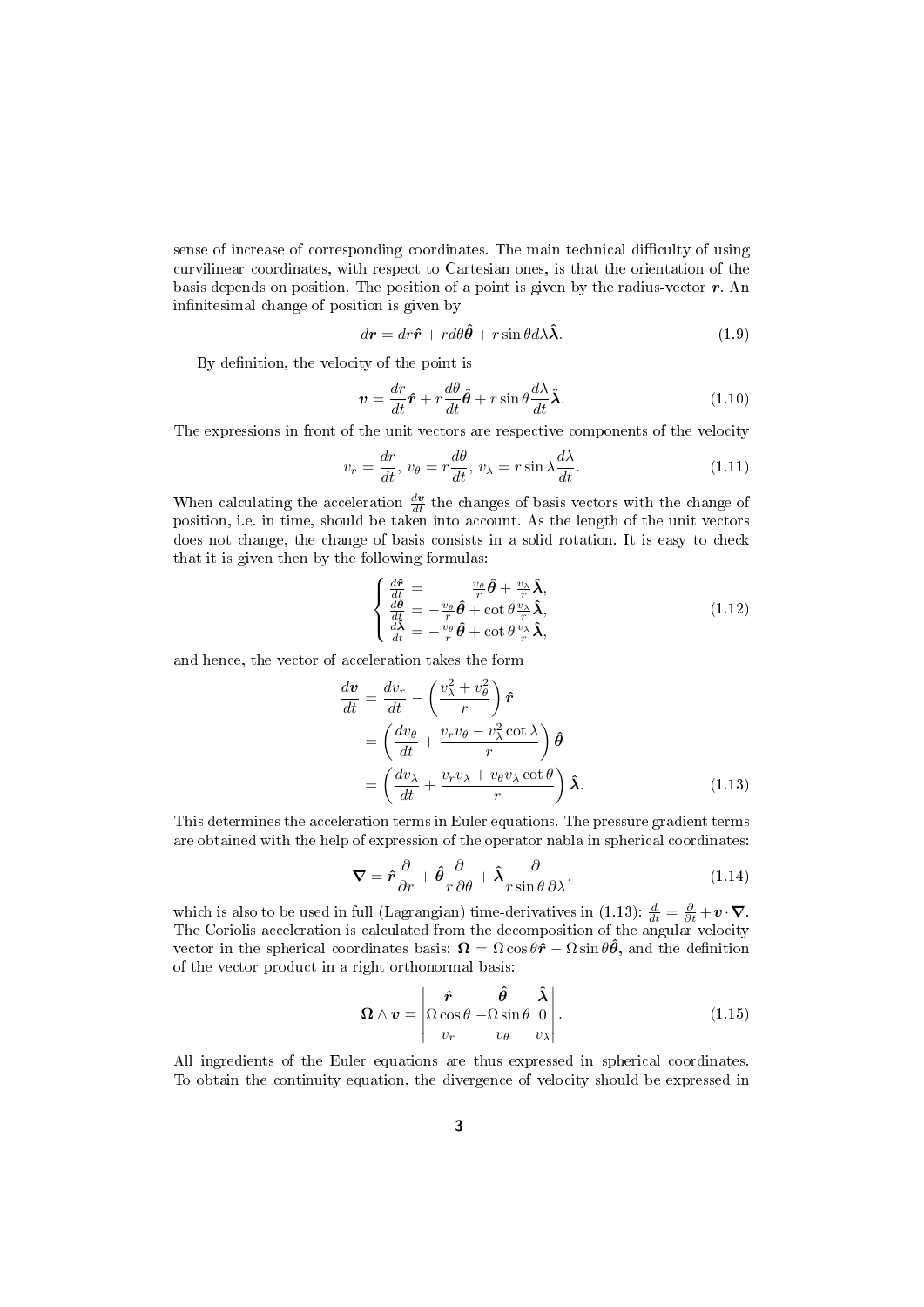spherical coordinates, taking into account that differentiations with respect to the coordinates are now applied not only to the components of velocity, but also to the basis vectors themselves. The formulas for the differentials of the basis vectors can be reconstructed from  $(1.12)$ , by re-multiplying them by dt and recalling the definitions (2.15). This gives

$$
\nabla \cdot \mathbf{v} = \frac{1}{r^2} \frac{\partial (r^2 v_r)}{\partial r} + \frac{1}{r \sin \theta} \left( \frac{\partial (\sin \theta v_\theta)}{\partial \theta} + \frac{\partial v_\lambda}{\partial \lambda} \right).
$$
 (1.16)

### 1.6 Problem 6

The demonstration is a straightforward calculation, taking the curl of the momentum equations, using the hydrodynamic identity, and retaining the dominant, in the domain of parameters of the primitive equations, terms in the curl.

# 1.7 Problem 7

By definition  $q = \vec{\zeta}_a \cdot \nabla \rho$ , and it is sufficient to prove that  $\partial_t \vec{\zeta}_a \cdot \nabla \rho = -\vec{v} \cdot (\vec{\zeta}_a \cdot \nabla \rho)$ . The left-hand side of the last equality is calculated using the equations of motion for  $\vec{\zeta}_a$  and  $\rho$ , the fact that  $\nabla \cdot \vec{\zeta}_a = \nabla \cdot \vec{v} = 0$ , and the following identities of the vector analysis:

$$
\nabla A \cdot \left( \nabla \wedge \vec{B} \right) = -\nabla \cdot \left( \nabla A \wedge \vec{B} \right),\tag{1.17}
$$

$$
\vec{A} \wedge (\vec{B} \wedge \vec{C}) = \vec{B} \left( \vec{A} \cdot \vec{C} \right) - \vec{C} \left( \vec{A} \cdot \vec{B} \right), \tag{1.18}
$$

Proof

$$
\partial_t \left( \vec{\zeta}_a \cdot \nabla \rho \right) = (\partial_t \vec{\zeta}_a) \cdot \nabla \rho + \vec{\zeta}_a \cdot \nabla (\partial_t \rho)
$$
  
\n
$$
= \nabla \rho \cdot \left( \nabla \wedge \left( \vec{v} \wedge \vec{\zeta}_a \right) \right) - \vec{\zeta}_a \cdot \nabla (\vec{v} \cdot \nabla \rho)
$$
  
\n
$$
= - \nabla \cdot \left( \nabla \rho \wedge \left( \vec{v} \wedge \vec{\zeta}_a \right) \right) - \vec{\zeta}_a \cdot \nabla (\vec{v} \cdot \nabla \rho)
$$
  
\n
$$
= - \nabla \cdot \left( \vec{v} \left( \vec{\zeta}_a \cdot \nabla \rho \right) \right) + \nabla \cdot \left( \vec{\zeta}_a (\vec{v} \cdot \nabla \rho) \right)
$$
  
\n
$$
- \vec{\zeta}_a \cdot \nabla (\vec{v} \cdot \nabla \rho) = - \vec{v} \cdot \nabla \left( \vec{\zeta}_a \cdot \nabla \rho \right).
$$
 (1.19)

 $\Box$ 

# 1.8 Problem 8

For the internal waves of the form

$$
(u, v, \phi) = \left(\hat{u}, \hat{v}, \hat{\phi}\right) e^{i(kx + ly + mw - \omega t)} + c.c.,\tag{1.20}
$$

with the dispersion relation: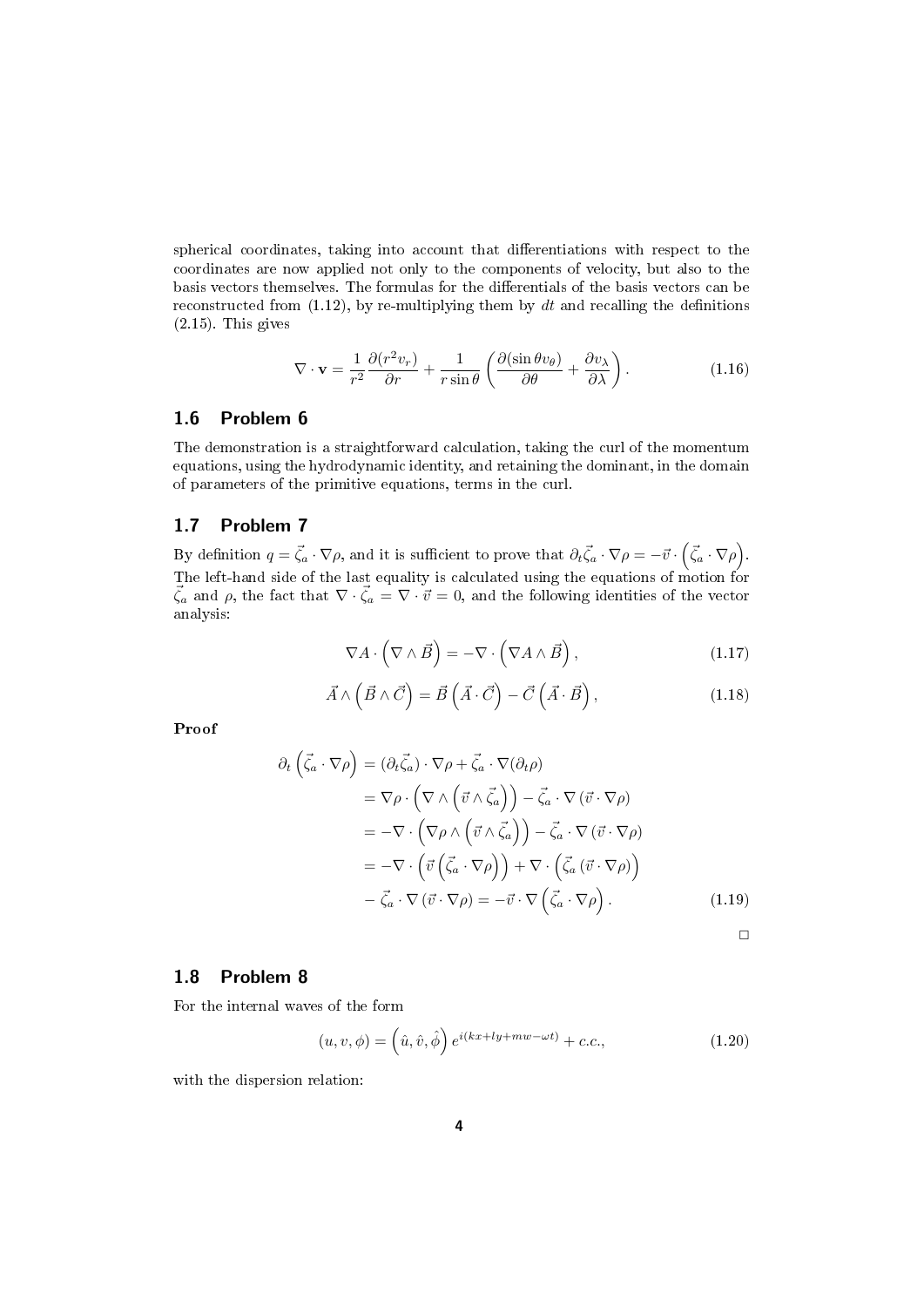$$
\omega^2 = \left( N^2 \frac{k^2 + l^2}{m^2} + f^2 \right),\tag{1.21}
$$

polarisation relations are obtained by solving the inhomogeneous algebraic system of two Fourier-transformed momentum equations at a given amplitude of geopotential perturbation, which gives:

$$
\hat{u} = \frac{\omega k + ilf}{\omega^2 - f^2} \hat{\phi}
$$
\n(1.22)

$$
\hat{v} = \frac{\omega l - i k f}{\omega^2 - f^2} \hat{\phi}
$$
\n(1.23)

Perturbations of density and vertical velocity in terms of the perturbation of geopotential follow straightforwardly from the hydrostatic and linearised continuity equations.

Polarisation relation for the root  $\omega = 0$  follows from the Fourier-transformed equation (2.80).

# 1.9 Problem 9

The fast way to show that inertia-gravity waves have no PV anomaly is to use the Fourier-transformed equation (2.80). The time-derivative in this equation becomes multiplication by  $\omega$ , and the expression in brackets is the linearised PV anomaly. So if  $\omega \neq 0$ , which is the case for inertia-gravity waves, it is PV anomaly which should vanish. This can be alternatively shown by a direct calculations using polarisation relations of Problem 8.

# 1.10 Problem 10

As the horizontal momentum equations in  $(2.82)$  are the same as in  $(2.74)$ , with the replacement  $P \to \phi$  the polarisation relations for u and v are the same. On the contrary, the third polarisation relation, between  $w$  and  $P$  is different, and easy to find from the third equation in (2.80). Hence relations between the components of the horizontal velocity and the vertical velocity are different.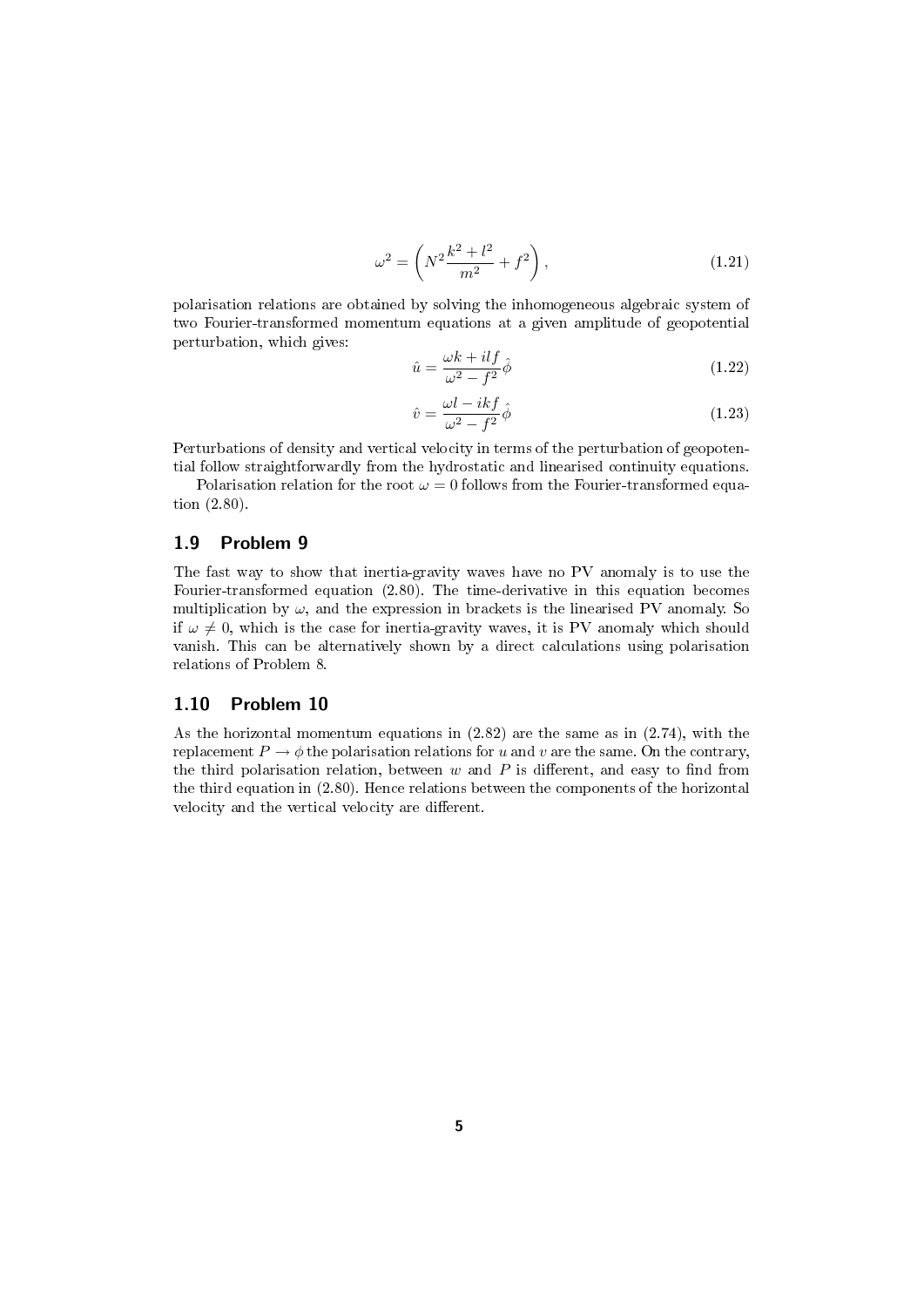# 2 Solutions to Problems of Chapter 3

### 2.1 Problem 1

We give the derivation of the two-layer model with a free surface. The one-layer model is directly recovered from the equations for the upper layer below.

Conventions:

Upper layer - layer 1, position of the upper surface -  $z_2$ , position of the interface -  $z_1$ , position of the bottom, which is taken to be flat -  $z_0 = \text{const}$ , pressure over the upper surface  $P_2 = \text{const}$ , pressure at the interface -  $P_1$ , pressure at the bottom -  $P_0$ . Corresponding densities:  $\rho_{1,2} = \text{const}$ 

#### 2.1.1 Upper layer

Master equation:

$$
\rho_1(z_2 - z_1) \left( \frac{d\mathbf{v}_1}{dt} + f\hat{\mathbf{z}} \wedge \mathbf{v}_1 \right) =
$$

$$
-\nabla \left[ -\rho_1 g \frac{(z_2 - z_1)^2}{2} + (z_2 - z_1) P_1 \right] - \nabla z_1 P_1 + \nabla z_2 P_2 \tag{2.1}
$$

After substitution of the hydrostatic relation

$$
P_1 = P_2 + \rho_1 g(z_2 - z_1),\tag{2.2}
$$

the right-hand side of  $(2.1)$  becomes, recalling that  $P_2$  is constant:

$$
\rho_1 g(z_2 - z_1) \nabla (z_2 - z_1) - P_2 \nabla (z_2 - z_1) - 2 \rho_1 g(z_2 - z_1) \nabla (z_2 - z_1) + P_2 \nabla (z_2 - z_1) - \rho_1 g(z_2 - z_1) \nabla z_1 = \rho_1 g(z_2 - z_1) \nabla z_2
$$

Recalling that  $z_2 - z_1 = h_1$ , and  $z_1 - z_0 = h_2$ , where  $h_{1,2}$  are respective thicknesses of the layers, we thus get

$$
\frac{d\mathbf{v}_1}{dt} + f\hat{\mathbf{z}} \wedge \mathbf{v}_1 = -g\nabla(h_1 + h_2)
$$
\n(2.3)

The equations for  $h_{1,2}$  follow straightforwardly from the mass conservation in the layers, which becomes volume conservation at constant densities.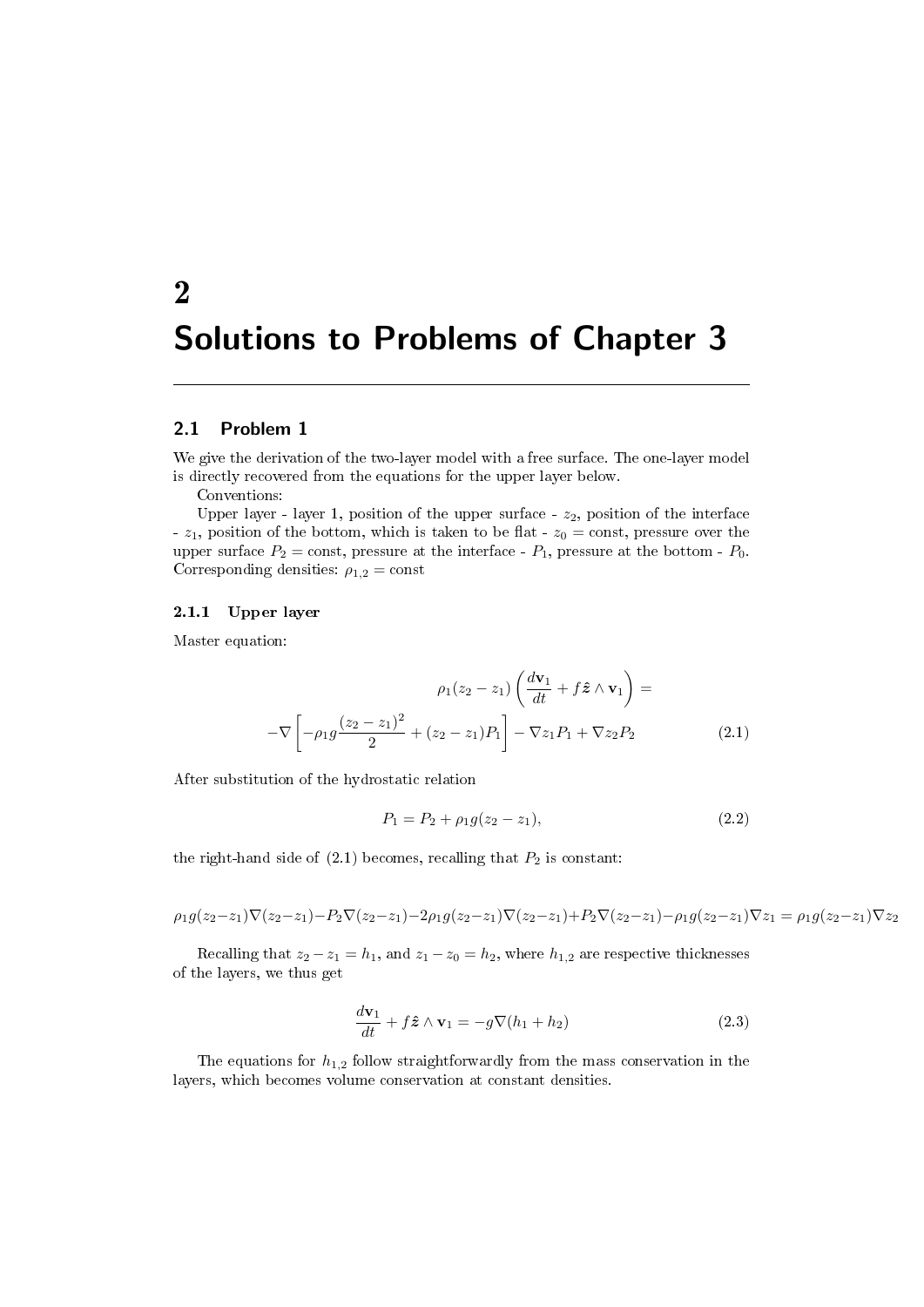#### 2.1.2 Lower layer

Master equation:

$$
\rho_2(z_1 - z_0) \left( \frac{d\mathbf{v}_2}{dt} + f \hat{\mathbf{z}} \wedge \mathbf{v}_2 \right) = -\nabla \left[ -\rho_2 g \frac{(z_1 - z_0)^2}{2} + (z_1 - z_0) P_0 \right] - \nabla z_0 P_0 + \nabla z_1 P_1 \tag{2.4}
$$

After substitution of the hydrostatic relation  $P_0 = P_2 + \rho_2 g(z_1 - z_0)$  the right-hand side of  $(2.1)$  becomes, recalling that  $z_0$  is constant:

$$
\rho_2 g(z_1 - z_0) \nabla (z_1 - z_0) - P_1 \nabla z_1 + P_1 \nabla z_1 - (z_1 - z_0) \nabla P_1 = -\rho_2 g(z_1 - z_0) \nabla (z_1 - z_0) - \rho_1 g(z_1 - z_0) \nabla (z_2 - z_1),
$$

where we used (2.2) and condition  $P_2 = \text{const.}$  Recalling that  $z_2 - z_1 = h_1$ , and  $z_1 - z_0 = h_2$ , where  $h_{1,2}$  are respective thicknesses of the layers, we thus get

$$
\frac{d\mathbf{v}_2}{dt} + f\hat{\mathbf{z}} \wedge \mathbf{v}_2 = -g\nabla \left(h_2 + \frac{\rho_1}{\rho_2}h_1\right) \tag{2.5}
$$

### 2.2 Problem 2

#### 2.2.1 Master equation and boundary conditions

Before solving this problem, the analogue of master equations should be derived for the primitive equations in pseudo-height coordinates for the atmosphere. The derivation goes along the same lines as in the oceanic case, but the incompressibility condition  $\nabla \cdot \mathbf{v} + \partial_z w = 0$ , where **v** is the horizontal velocity, should be averaged over the layer  $(z_2, z_1)$ , giving, for the averaged horizontal velocity, without change of notation:

$$
\partial_t (z_2 - z_1) + \nabla \cdot ((z_2 - z_1) \mathbf{v}) = 0 \tag{2.6}
$$

Averaging of the momentum equation over the layer gives:

$$
(z_2 - z_1) \left( \frac{d\mathbf{v}_1}{dt} + f \hat{\mathbf{z}} \wedge \mathbf{v}_1 \right) =
$$
  
- $\nabla \left[ -g \frac{\theta}{\theta_0} \frac{(z_2 - z_1)^2}{2} + (z_2 - z_1) \phi \big|_{z_1} \right] - \nabla z_1 P_1 + \nabla z_2 \phi \big|_{z_2} - \phi \big|_{z_1} \nabla z_1, \quad (2.7)$ 

where  $\phi$  is geopotential,  $\theta$  = const is the mean potential temperature in the layer, and  $\theta_0$  is a reference value.

As in the Problem 1 above, the master equation (2.7) is applied to the lower (1) and upper  $(2)$  layers. The difference, however, is that boundary conditions are not the same. The upper boundary  $z_2$  is considered to be flat, while the lower boundary  $z_0$  is free, but the geopotential at  $z = z_0$  is constant.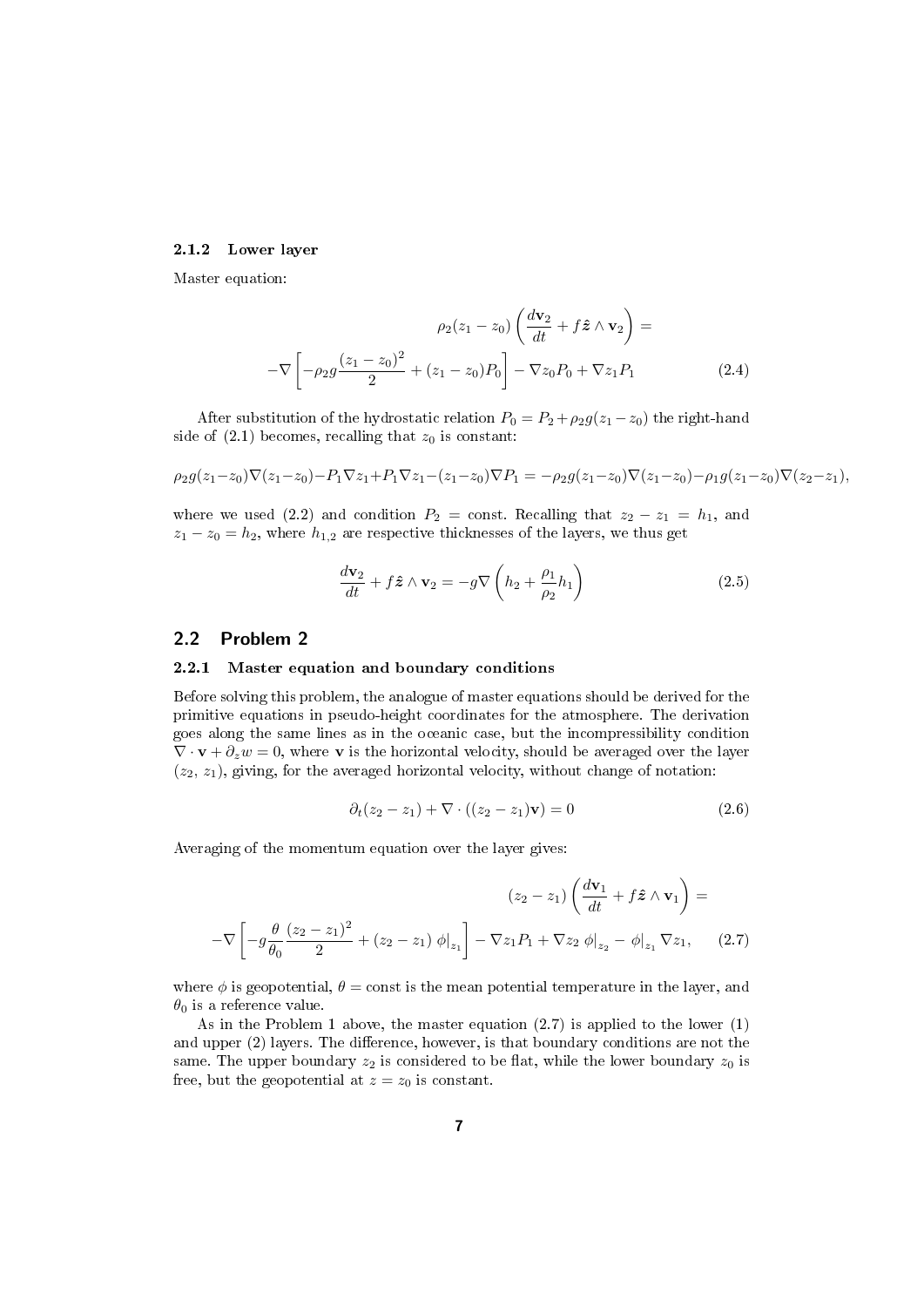#### 2.2.2 Lower layer

The hydrostatic equation for the lower layer (layer 1) is

$$
\phi_1 = \phi_0 + g \frac{\theta_1}{\theta_0} (z_1 - z_0),\tag{2.8}
$$

where the subscript in geopotential indicates the corresponding vertical position, as for the pressure in Problem 1. Using this formula in the master equation applied to the lower layer we get

$$
\frac{d\mathbf{v}_1}{dt} + f\hat{\mathbf{z}} \wedge \mathbf{v}_1 = +g\frac{\theta_1}{\theta_0}\nabla z_0 = -g\frac{\theta_1}{\theta_0}\nabla(h_1 + h_2),\tag{2.9}
$$

where we used that  $z_2 = h_1 + h_2 + z_0 = \text{const.}$ 

#### 2.2.3 Upper layer

The hydrostatic equation for the upper layer (layer 2) is

$$
\phi_2 = \phi_1 + g \frac{\theta_2}{\theta_0} (z_2 - z_1).
$$
\n(2.10)

Applying (2.7) we get:

$$
\rho_1(z_2 - z_1) \left( \frac{d\mathbf{v}_2}{dt} + f \hat{\mathbf{z}} \wedge \mathbf{v}_2 \right) =
$$

$$
-\nabla \left[ -g \frac{\theta_2}{\theta_0} \frac{(z_2 - z_1)^2}{2} + (z_2 - z_1)\phi_1 \right] - \nabla z_1 \phi_1 + \nabla z_2 \phi_2, \tag{2.11}
$$

and using the boundary conditions and (2.8) we obtain

$$
\frac{d\mathbf{v}_2}{dt} + f\hat{\mathbf{z}} \wedge \mathbf{v}_1 = -g\frac{\theta_2}{\theta_0} \nabla h_2 - g\frac{\theta_1}{\theta_0} \nabla h_1.
$$
\n(2.12)

We can either consider now that the mean potential temperature in the lower layer has the reference value:  $\theta_1 = \theta_0$ , or introduce the reduced gravity  $g' = g \frac{\theta_1}{\theta_0}$ . In both cases the stratification parameter  $\alpha = \frac{\theta_2}{\theta_1} > 1$  appears in the equation for the upper layer.

The continuity equations for thicknesses  $h_{1,2}$  of both layers follow directly from mass conservation.

#### 2.3 Problem 3

As there is no dependence on the vertical coordinate in the RSW equations, we only need the polar coordinates  $0 \leq r < \infty$ ,  $0 \leq \theta < 2\pi$  in the plane. The corresponding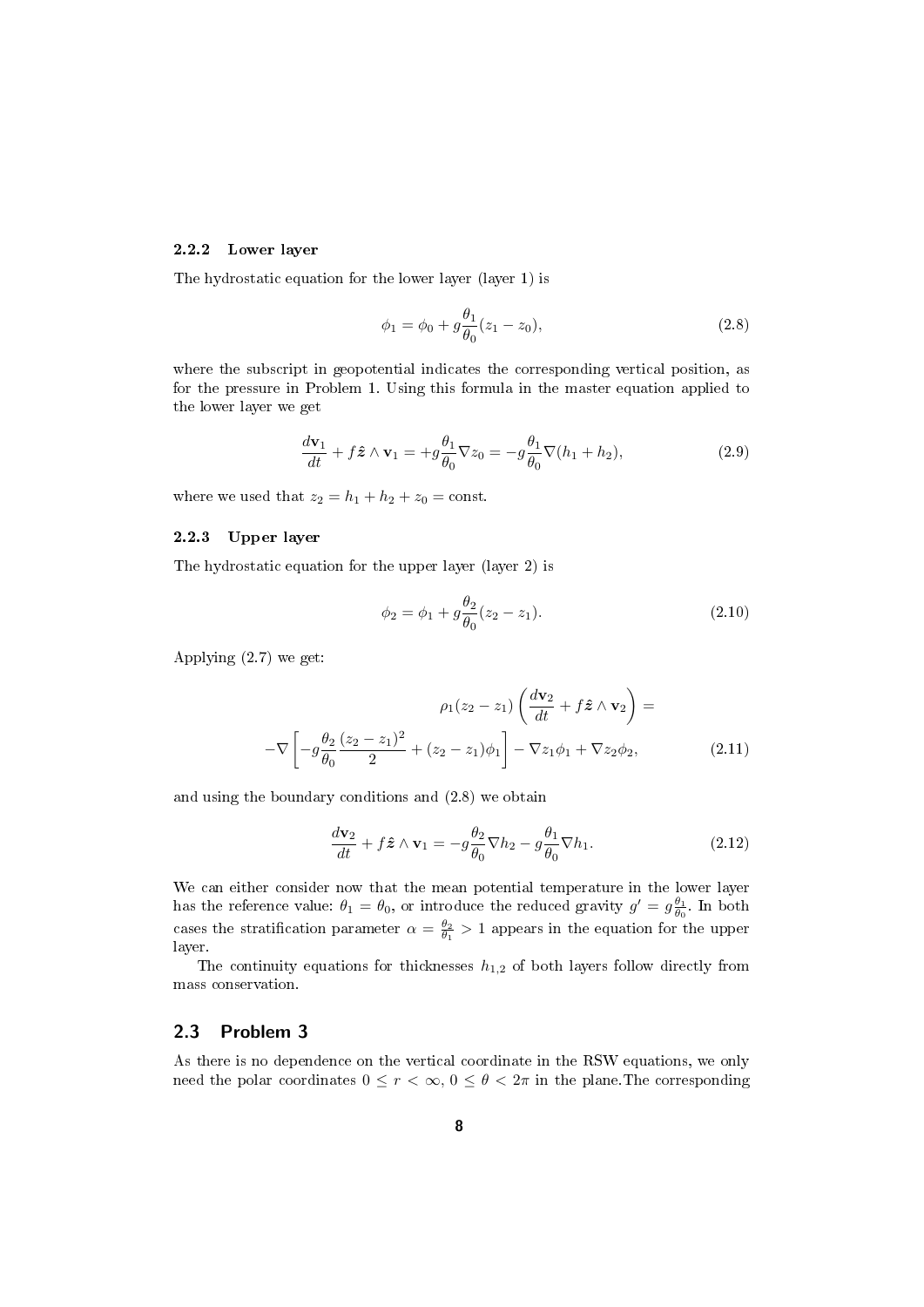orthogonal unit vectors are  $\hat{r}$ ,  $\hat{\theta}$ . Similarly to Problem 5 in Chapter 1 of this manual, the infinitesimal change of the radius vector  $\mathbf{r} = r\hat{\mathbf{r}}$  is

$$
dr = dr\hat{\mathbf{r}} + r d\theta \hat{\boldsymbol{\theta}},\tag{2.13}
$$

and velocity is

$$
\mathbf{v} = \frac{dr}{dt}\hat{\mathbf{r}} + r\frac{d\theta}{dt}\hat{\boldsymbol{\theta}},\tag{2.14}
$$

The expressions in front of the unit vectors are respective components of the velocity

$$
v_r = \frac{dr}{dt}, v_\theta = r\frac{d\theta}{dt}.
$$
\n(2.15)

While calculating the derivative of the velocity, that is acceleration, a change in orientation of the basis with the change of position should be taken into account. It is easy to see that it is only the change of polar angle  $\theta$  that changes orientation, and

$$
d\hat{\mathbf{r}} = d\theta \hat{\mathbf{\theta}}, \quad d\hat{\mathbf{\theta}} = -d\theta \hat{\mathbf{r}} \tag{2.16}
$$

Hence

$$
\frac{d\mathbf{v}}{dt} = \frac{dv_r}{dt} - \left(\frac{v_\theta^2}{r}\right)\hat{\mathbf{r}}
$$

$$
= \left(\frac{dv_\theta}{dt} + \frac{v_r v_\theta}{r}\right)\hat{\boldsymbol{\theta}}.\tag{2.17}
$$

The operator nabla in polar coordinates takes the form:

$$
\nabla = \hat{r}\frac{\partial}{\partial r} + \hat{\theta}\frac{\partial}{r\,\partial\theta},\tag{2.18}
$$

which is to be used in the gradient and divergence operators. The divergence of velocity thus becomes

$$
\nabla \cdot \mathbf{v} = \frac{1}{r} \frac{\partial (r v_r)}{\partial r} + \frac{1}{r} \frac{\partial v_\theta}{\partial \theta}.
$$
 (2.19)

Finally the components of the Coriolis acceleration in the cylindrical basis  $\hat{r}$ ,  $\hat{\theta}$ ,  $\hat{z}$  are

$$
2\Omega \wedge \mathbf{v} = \begin{vmatrix} \hat{\mathbf{r}} & \hat{\mathbf{\theta}} & \hat{\mathbf{z}} \\ 0 & 0 & 2\Omega \\ v_r & v_{\theta} & 0 \end{vmatrix} . \tag{2.20}
$$

Injecting all these ingredients in the RSW equations gives these equations in polar coordinates, which were used in applications to vortex stability in the book.

# 2.4 Problem 4

The demonstration is provided by a straightforward calculation of the time-derivative of the energy density using the expressions for time-derivative of height and velocity following from the equations of motion:

$$
\partial_t e = \partial_t h \left( \frac{v_k v_k}{2} + gh \right) + hv_k \partial_t v_k = -\partial_i (hv_i) \left( \frac{v_k v_k}{2} + gh \right) + (hv_i) \partial_i \left( \frac{v_k v_k}{2} + gh \right), \tag{2.21}
$$

where we used tensor notation  $\partial_k = \frac{\partial}{\partial x_k}$ ,  $x_1 = x$ ,  $x_2 = y$ , the corresponding expression for advective derivative  $\partial_t + v_k \partial_k$ , and Einstein's rule of summation over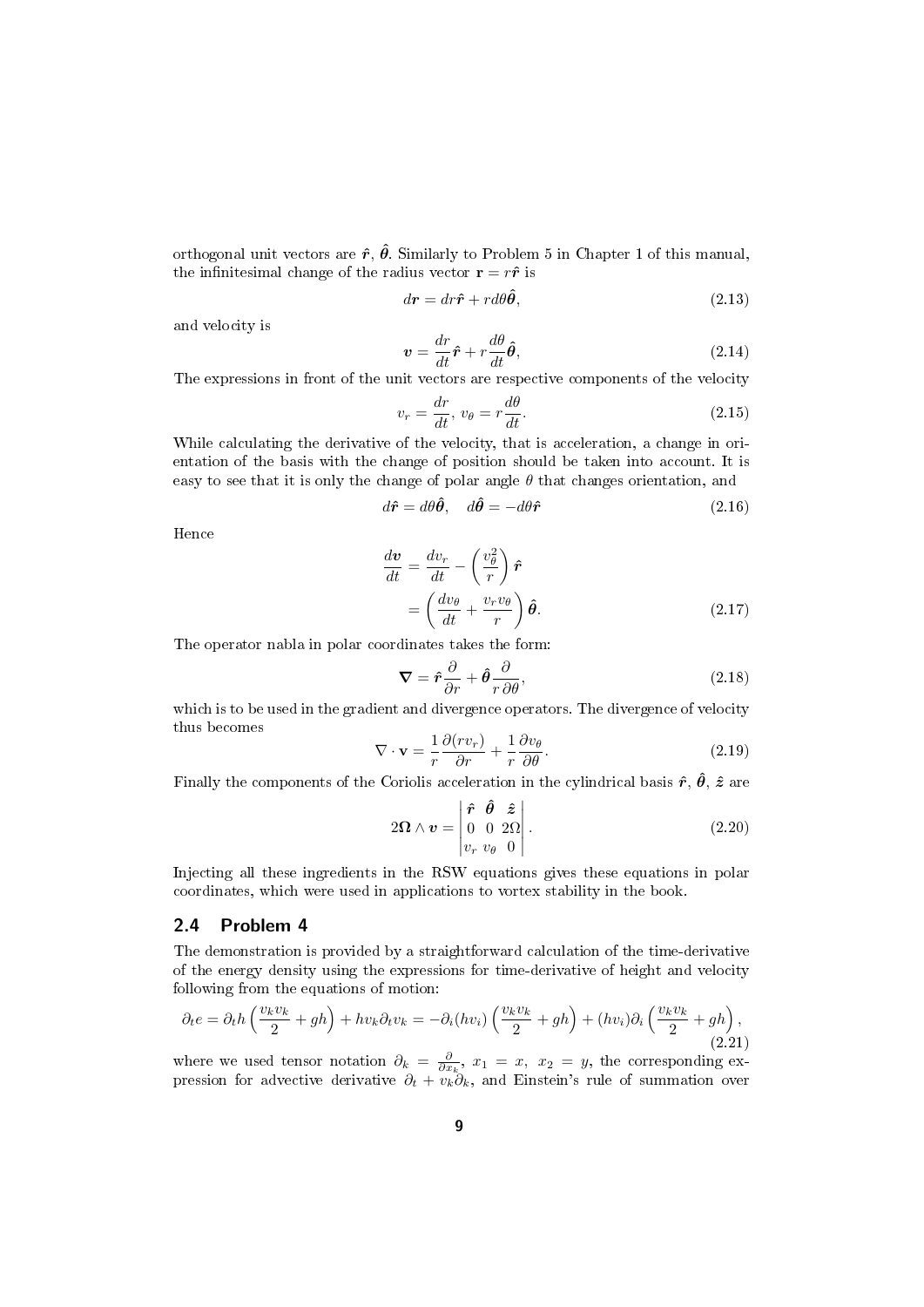repeting indices. It is easy to see that the left-hand side of (2.21) is a divergence of  $h\mathbf{v}\left(\frac{\mathbf{v}^2}{2} + gh\right).$ 

# 2.5 Problem 5

The vorticity equation is derived by cross-differentiation of the the equations for  $u$  and  $v$ , respectively by  $y$  and  $x$ , which eliminates  $h$ , and rearranging the remaining terms.

#### 2.6 Problem 6

As the integration is over the fixed domain of the flow, the time-derivative of  $\mathcal{C}_{\mathcal{F}}$  is equal to the integral of the time-derivative of the integrand, which is

$$
\partial_t (h\mathcal{F}(q)) = \partial_t h\mathcal{F}(q) + h\mathcal{F}'(q)\partial_t q = -\nabla \cdot (h\mathbf{v})\mathcal{F}(q) - h\mathbf{v} \cdot \nabla q\mathcal{F}'(q) = -\nabla \cdot (h\mathbf{v}\mathcal{F}(q)).
$$
\n(2.22)

Using the Gauss theorem the integral over the domain of the divergence of the vector field  $h\nu\mathcal{F}$  is transformed into the total flux through the boundary, which is zero for isolated system.

# 2.7 Problems 7 and 8

These problems parallel the corresponding problems for the primitive equations, and the methods of solution are the same, as well as the polarisation relations, with the replacement  $\phi \rightarrow gh$ .

# 2.8 Problem 9

The equations are straightforwardly obtained by taking weighted sums and differences of the corresponding equations in (3.43).

## 2.9 Problem 10

The invariance of the action with respect to time-shifts implies that the expression  $(3.57)$  vanishes. This expression is the well-known form of energy conservation in field theory. The first term represents the time invariance of energy, as the time-derivative, with a fixed boundary, can be taken out of the integral, and if no-flux boundary conditions are imposed, the other term vanish, afer applying Gauss theorem

$$
\frac{d}{dt} \int dx dy \left( \frac{\delta \mathcal{L}}{\delta \dot{X}} \dot{X} + \frac{\delta \mathcal{L}}{\delta \dot{Y}} \dot{Y} - \mathcal{L} \right) = 0.
$$
\n(2.23)

The Lagrangian energy thus is

$$
E = \int dx dy \left( \frac{\delta \mathcal{L}}{\delta \dot{X}} \dot{X} + \frac{\delta \mathcal{L}}{\delta \dot{Y}} \dot{Y} - \mathcal{L} \right) = \int dx dy \left( \frac{\dot{X}^2 + \dot{Y}^2}{2} + g \frac{h(X, Y)}{2} \right). \tag{2.24}
$$

In Eulerian description, the coordinates are  $X, Y$  themselves, and the corresponding change of integration variables should be made in  $(2.25)$ :  $(x, y) \rightarrow (X, Y)$  with the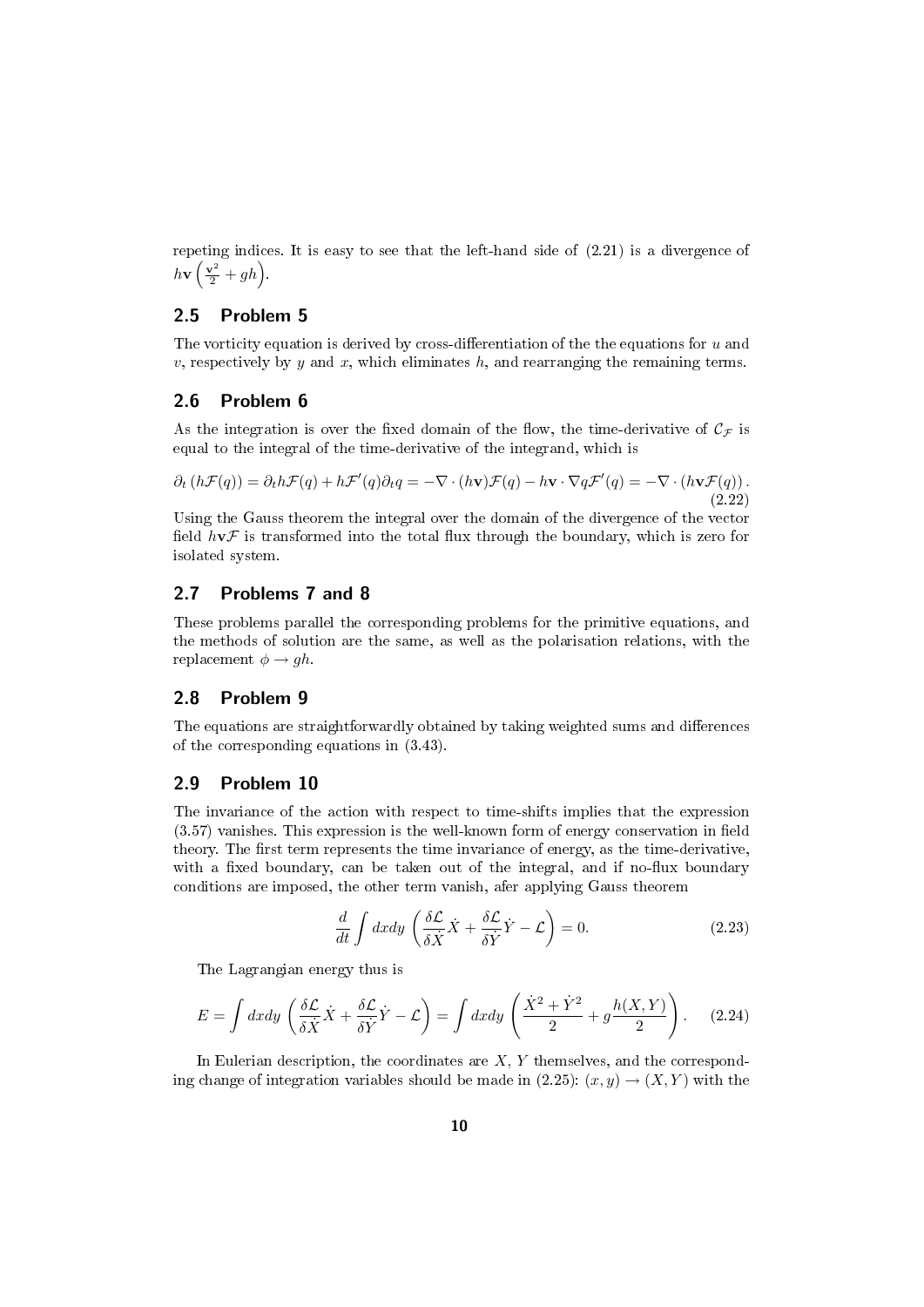Jacobian which is  $\frac{h}{H_0}$ , as the Lagrangian Labels can be supposed to correspond to the flat surface  $h = H_0$ , without loss of generality. Thus

$$
E = \frac{1}{H_0} \int dX dY h(X, Y) \left( \frac{\dot{X}^2 + \dot{Y}^2}{2} + g \frac{h(X, Y)}{2} \right),
$$
 (2.25)

and we recognise in the integrand in new variables the Eulerian energy density of (3.27), (3.28). The other terms in (3.57) can be transformed similarly and, together with replacing the Lagrangian time derivative by its Eulerian expression, give  $(3.28)$ .

#### 2.10 Problem 11

The Lagrangian (3.52) is obviously invariant with respect to translations  $X \to X +$  $\Delta_X$ ,  $\overline{Y} \rightarrow \overline{Y} + \Delta_Y$  with constant  $\Delta_{X,Y}$ , as it depends only on derivatives of X and Y. Let us consider, for simplicity, the one-dimensional RSW and translations in  $x$ direction:  $X \to X + \Delta$ .  $X' = X_x$  will denote the x-derivative of X. The demonstration in the two-dimensional case is the same, with more cumbersome formulae. The formal calculation of the variation of the action gives (cf. the derivation of the equations of motion in the main text):

$$
\delta S = \rho \int dt \int dx \, \delta L =
$$

$$
\rho \int dt \int dx \left[ \left( \frac{\delta L}{\delta X} - \frac{d}{dt} \frac{\delta L}{\delta X} - \frac{\partial}{\partial x} \frac{\delta L}{\delta X'} \right) \Delta + \frac{d}{dt} \left( \frac{\delta L}{\delta X} \Delta \right) + \frac{\partial}{\partial x} \left( \frac{\delta L}{\delta X'} \Delta \right) \right] (2.26)
$$

and the expression in the right-hand side should vanish. The first bracket has equations of motion inside, and vanishes. hence the invariance of action at any  $\Delta$  implies

$$
\frac{d}{dt}\left(\frac{\delta \mathcal{L}}{\delta \dot{X}}\right) + \frac{\partial}{\partial x}\left(\frac{\delta \mathcal{L}}{\delta X'}\right) = 0,\tag{2.27}
$$

which gives

$$
\ddot{X} + g \frac{\partial h}{\partial X} = 0,\t\t(2.28)
$$

following the same manipulation with the space derivative of h as those used in  $(3.54)$ , (3.55).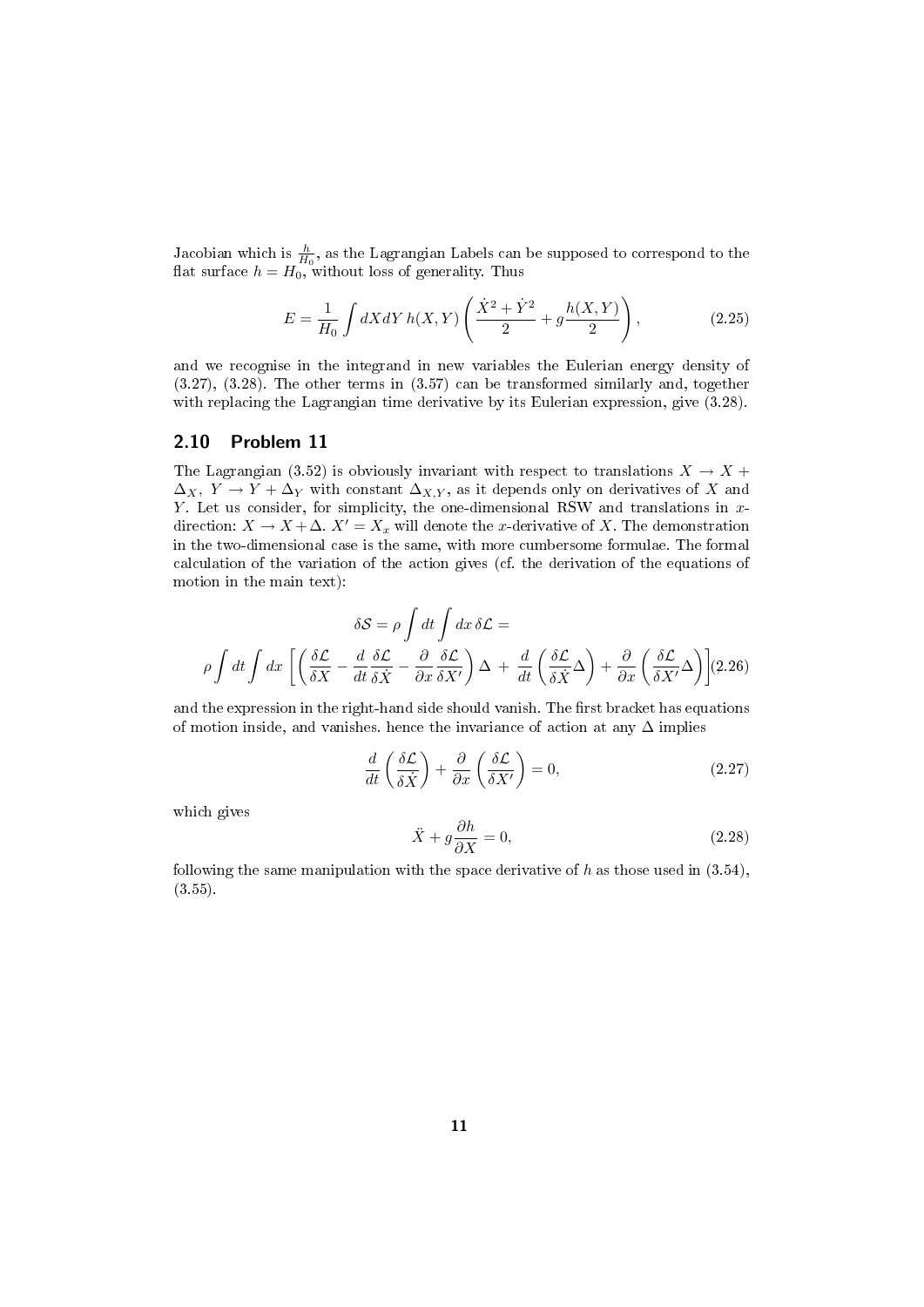# 3 Solutions to Problems of Chapter 4

# 3.1 Problem 1

The demonstration follows the same lines as in Problem 8 to Chapter 3: the linearised potential vorticity has the same form in the presence of the boundary, and non-zero wave-frequency implies vanishing of the anomaly of PV. A straightforward calculation with the polarisation relation for Kelvin waves gives the same.

### 3.2 Problem 2

See Chapter 12.2. These are baroclinic and barotropic Kelvin waves, and to obtain corresponding solutions in the two-layer model, it is sufficient to apply the procedure used in the one-layer model to (3.45) and (3.46).

# 3.3 Problem 3

We take  $f = 1$  to simplify the formulae. Solution for the Kelvin wave is obtained at  $n = 0$  and  $l < 0$ . From  $(4.30)$  we get

$$
p + \frac{1}{2} - \sqrt{l^2 - \frac{l}{\omega} + \frac{1}{4}},\tag{3.1}
$$

where  $p$  is given by  $(4.28)$ . Exponentiating  $(3.1)$  twice, we get

$$
(\omega^2 - 1)(\omega^4 - l^2 - 2l) = 0.
$$
\n(3.2)

The roots  $\omega^2 = 1$  should be discarded, as in order to eliminate  $\bar{u}_0$  and  $\bar{v}_0$  in favour of  $\bar{\eta}_0$  in (4.15) we have to suppose  $\omega^2\neq 1.$  The positive root at negative  $l$  gives the Kelvinwave branch of Fig. 4.3. The solution for  $\bar{\eta}_0(x)$  readily follows from (4.32) and consists of a single exponent. The corresponding polarisation relations are straightforwardly obtained from  $(4.15)$ . An important difference with the abrupts shelf is that in spite that the other characteristics of the wave are similar, the across-coast component of velocity is not zero. This can be checked directly in (4.15): if a solution is sought with  $\bar{u}_0 \equiv 0$  a contradiction arises, as the first two equations lead to a solution for  $\bar{\eta}_0(x)$  in a form of an exponential, the last equation does not.

#### 3.4 Problem 4

To find the wave solutions over escarpment in form of the step function, which we will orient along the x-axis in the f-plane and place at  $y = 0$ , without loss of generality,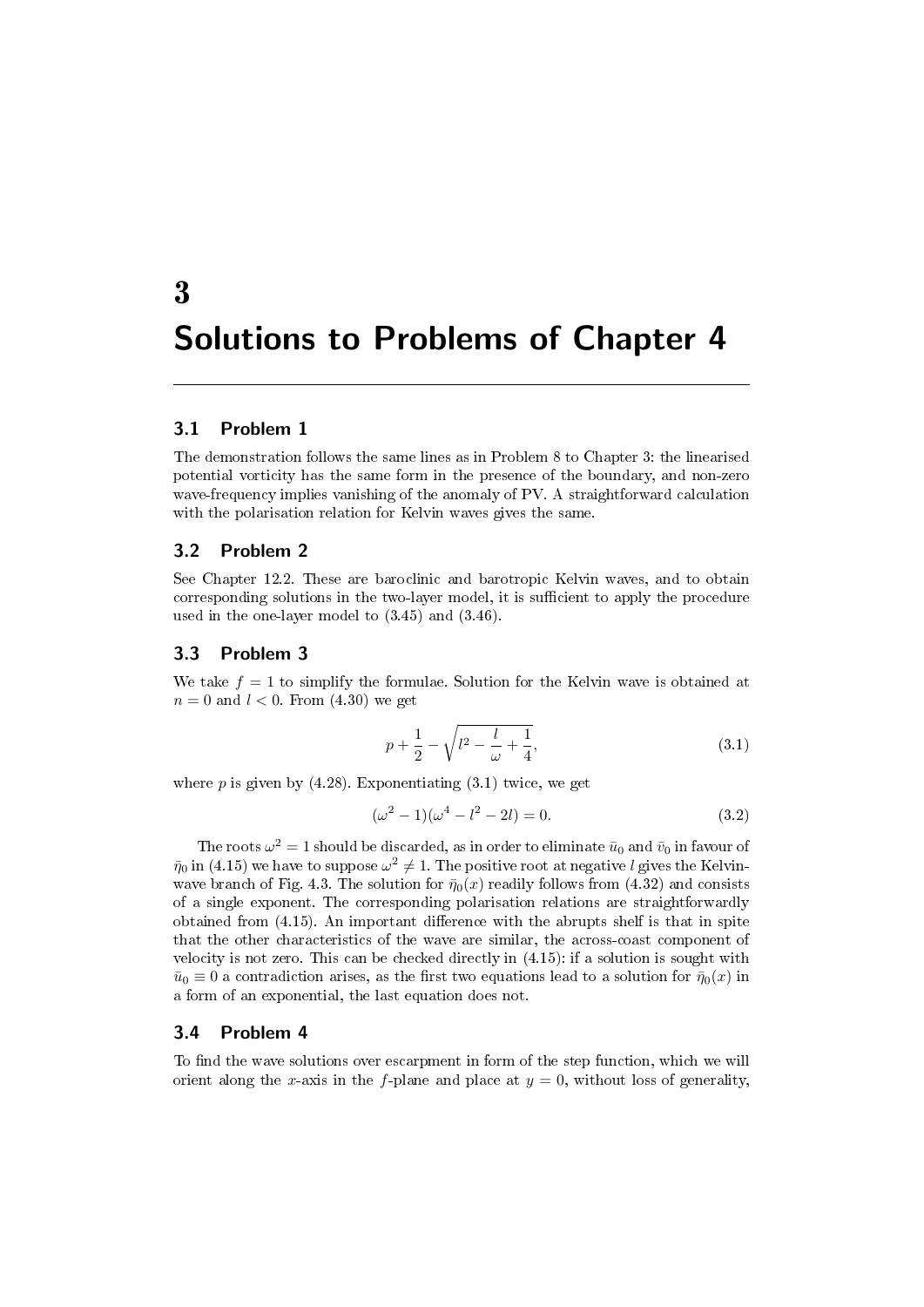we linearise the RSW equations at each side of the escarpment, and eliminate all variables in favour of the deviation of the free surface  $\eta$ . The only difference between the equations in the lower and upper half-planes is in the mean depth:  $h = H_{\pm}$  respectively. By looking for solutions in the form  $(u_\pm, v_\pm, \eta_\pm) = (\bar{u}_\pm(y), \bar{v}_\pm(y), \bar{\eta}_\pm(y))e^{i(kx - \omega t)}$  we thus get

$$
gH_{\pm}\bar{\eta}^{\prime\prime}_{\pm} + (\omega^2 - f^2 - gH_{\pm}k^2)\bar{\eta}^{\prime\prime}_{\pm} = 0, \tag{3.3}
$$

with

$$
(\omega^2 - f^2)\bar{v}_{\pm} + i\omega g \bar{\eta}'_{\pm} + i k f g \bar{\eta}_{\pm} = 0, \qquad (3.4)
$$

where prime denotes y- differentiation. For decaying off the escarpment solutions  $\bar{\eta}_{\pm}$  =  $A_{\pm}e^{\mp a_{\pm}}, a_{\pm} > 0$  we get

$$
\omega^2 - f^2 - gH_{\pm}k^2 + gH_{\pm}a_{\pm}^2 = 0.
$$
\n(3.5)

It remains to match the solutions in the lower and upper half-planes using boundary conditions at the escarpment, that is at  $y = 0$ . They are 1) continuity of pressure,  $\eta_{+} = \eta_{-}$ , and 2) continuity of the transverse mass flux  $H_{+}v_{+} = H_{-}v_{-}$ . The first immediately gives  $A_+ = A_-$ , and the second, with the help of (3.4), gives

$$
\omega(a_+H_+ + a_-H_-) = kf(H_+ - H_-). \tag{3.6}
$$

with  $a_{\pm} > 0$  satisfying (3.5). This is the dispersion relation in question. The phase velocity  $c = \frac{\omega}{k}$  is dermined by the orientation of the step, such as the waves always run leaving shallow water on their right, as coastal Kelvin waves. The dispersion relation simplifies in the case of long waves  $k \to 0$ , and becomes

$$
\omega = f \frac{k}{|k|} \frac{H_{+} - H_{-}}{H_{+} + H_{-}} \tag{3.7}
$$

#### 3.5 Problem 5

Erratum: The second inequality in the upper line of  $(4.48)$  should be opposite. The one-

dimensional Green's functions (4.46), (4.47) are calculated by the method of residues in both cases. We recall that the method is based on the Cauchy formula for any function  $f(z)$  of the complex variable, which is analytic inside the contour C on the complex plane, and a point a inside the contour:

$$
\oint_C dz \frac{f(z)}{z - a} = 2\pi i f(a)
$$
\n(3.8)

If a lies outside the contour, the integral is zero.

The integrand in (4.45) is represented as  $e^{ik(x-x')}\frac{1}{2}\sqrt{\frac{1}{\mathcal{U}}}$  $\begin{pmatrix} 1 \end{pmatrix}$  $\frac{1}{k-\sqrt{\frac{1}{\mathcal{U}}}}-\frac{1}{k+\sqrt{\frac{1}{\mathcal{U}}}}$  $\frac{1}{k+\sqrt{\frac{1}{\overline{\mathcal{U}}}}}$  $\Big)$ , and the contour is chosen to consist of the real axis and demi-circle of radius tending to infinity either in upper, or in lower half-plane, depending on the sign of  $x - x'$ , to render the integrand in the Cauchy formula non-singular inside the contour. The application of  $(3.8)$  gives the result  $(4.46)$  directly for negative U, as the poles of the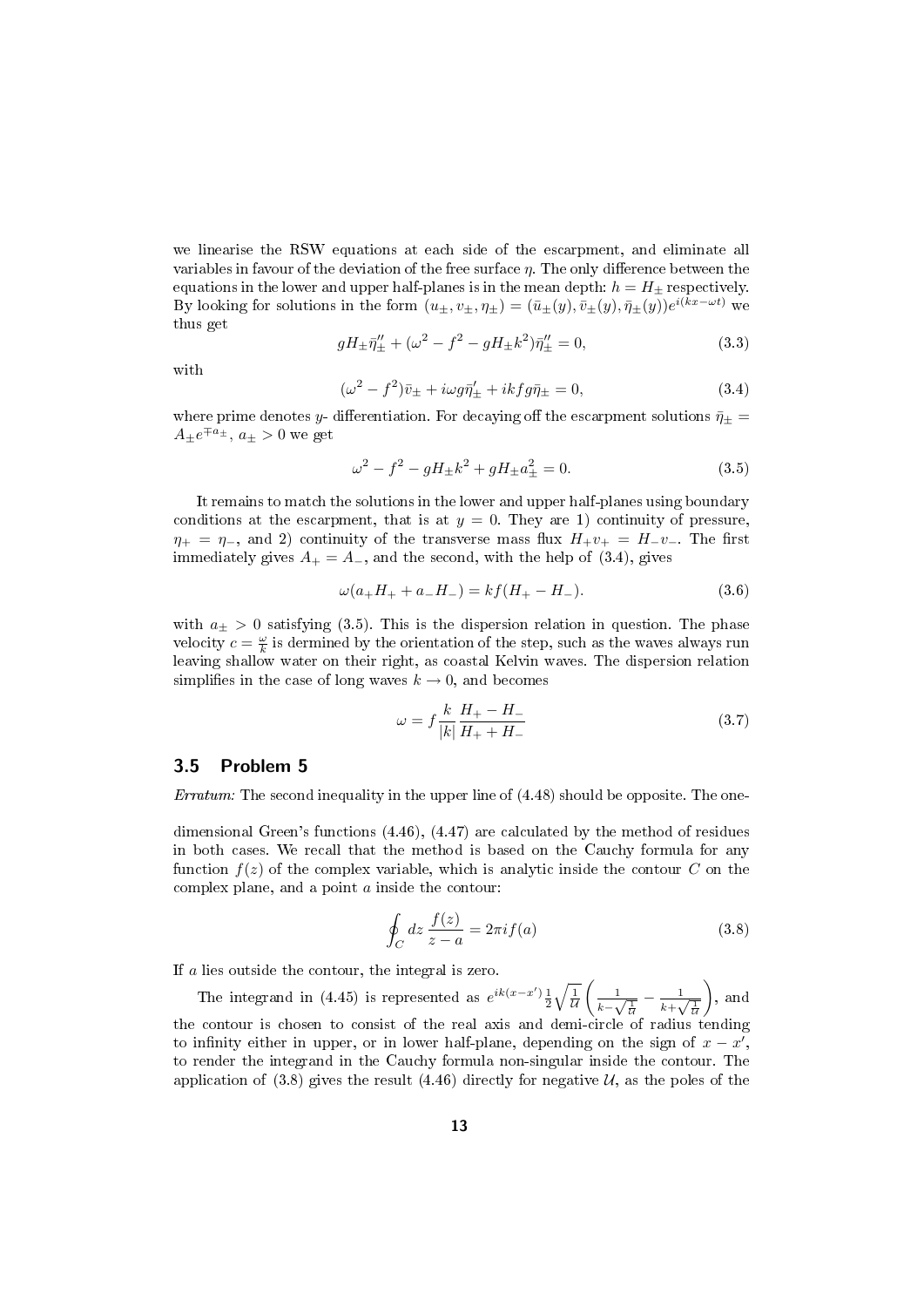integrand lie on the imaginary axis of the complex plane. For positive  $U$  the poles of the integrand lie on the real axis, and additional hypotheses are needed to prescribe how to circumvent them. It is clear that the result of the integration, whatever the rule gives either zero or oscillating in  $x-x'$ , that is non-decaying, function. As usual in such cases the boundary conditions of causality should be imposed. Causality means that there is no reaction before action, and that the response of the flow to the mountain is downstream, not upstream. This is achieved by chifting the integration contour along the real axis downwards, i.e. adding  $-i\epsilon$ ,  $\epsilon \to 0$  in the denominator of the integrand, which leads to (4.47).

The two-dimensional Green's function (4.48) is obtained by Fourier-transforming The two-dimensional Green's function (4.48) is obtained by Fourier-transforming<br>the equation, renormalising one of spatial variables with  $\sqrt{F^2-1}$  which leads to the integral of the form

$$
\int dk dl \frac{e^{i(kx+ly)}}{k^2 - l^2 - \text{const}}
$$

The integration over  $k$  goes as in the one-dimensional example above, and condition  $x > 0$  arises as in (4.47). The remaining integration in l is not elementary and the integral can be found in tables of integrals.

#### 3.6 Problem 6

Ordinary differential equation in  $(4.56)$  is inhomogeneous, with constant coefficients, if PV is constant,  $Q(y) = Q_0$ . According to standard rules, its general solution is a general solution of the corresponding homogeneous equation  $H = Ae^{\sqrt{Q_0}y} + Be^{-\sqrt{Q_0}y}$ plus a particular solution of the inhomogeneous equation  $H = \frac{1}{Q_0}$ . The constants A, B are determined from the boundary conditions.

# 3.7 Problem 7

Although the problem  $(4.64)$  is linear, the presence of y in the coefficients leads to technical difficulties while consecutively eliminating variables to obtain a single equation. The safe way of doing it is 1) to express  $u_x$  in terms of other variables, and differentiate the two remaining equations in x, in order to use the expression for  $u_x$ . The x-momentum equation gives  $(\partial_{xx}^2 - \partial_{tt}^2)\eta$  as a function of various derivatives of v and y. Acting by the operator  $\partial_{xx}^2 - \partial_{tt}^2$  upon the remaining equations gives the result, up to an extra differentiation by  $x$  in the left-hand side, which can be removed without loss of generality for wave solutions.

#### 3.8 Problem 8

Solution is obtained by straightforward calculations. For Kelvin waves it is given in the text. For Yanai waves  $u = h$  by construction, and the dispersion relation follows from  $(4.45)$ . For other waves, once a solution for v is found in terms of Gauss-Hermite functions, the zonal momentum and continuity equations, after Fourier-transformation in x and t give a pair of algebraic equations for u and  $\eta$ . For example, for Rossby waves we get:

$$
(u, v, \eta) = (U(y), V(y), H(y)) e^{i(kx - \omega t)}, \tag{3.9}
$$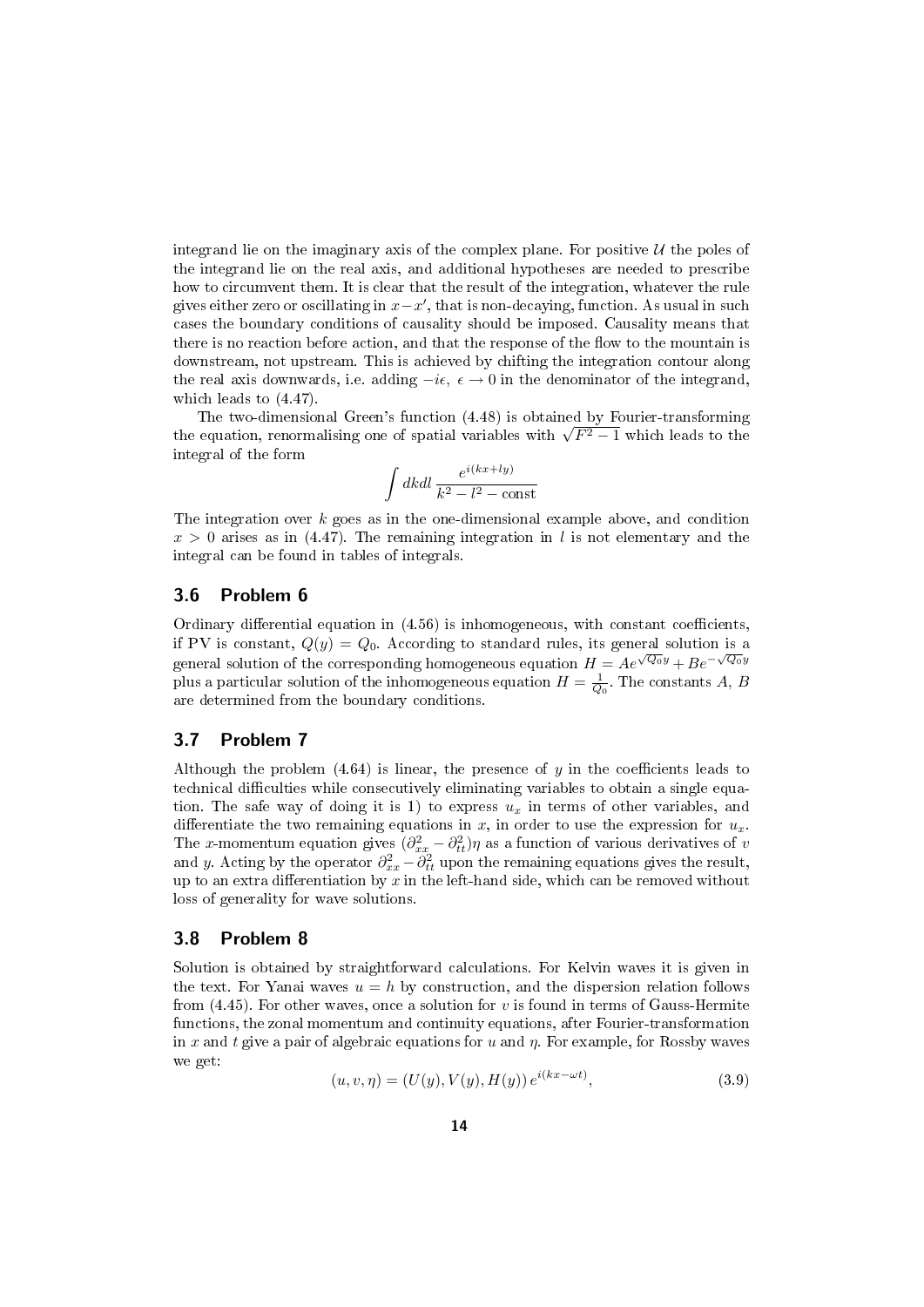with

$$
V(y) = \phi_n(y), \ U(y) = -i \frac{k \phi'_n(y) - \omega_n y \phi_n(y)}{\omega_n^2 - k^2}, H(y) = i \frac{\omega_n \phi'_n(y) - k y \phi_n(y)}{\omega_n^2 - k^2}.
$$
 (3.10)

#### 3.9 Problem 9

Erratum: nabla is missing in the last term in the first line of eq.  $(4.90)$ , this term should read  $-q\mathbf{v} \cdot \nabla \mathbf{v}$ 

The derivation is a direct computations, taking first the weighted sum and the difference of the momentum equations in the layers, in order to obtain the momentum equations for barotropic and baroclinic components, respectively, cross-differentiating the equations for barotropic u and barotropic v to get an equation for  $\psi$ , and expressing velocity components in nonlinear terms through the inverse transformation (4.86), and (4.88) - see also solution of Problem 7 to Chapter 5.

### 3.10 Problem 10

We first rewrite the Eulerian RSW equations in cylindrical coordinates  $(r, \theta)$  and assume exact axial symmetry:

$$
(\partial_t + u_r \partial_r)u_r - u_\theta \left(f + \frac{u_\theta}{r}\right) + g\partial_r h = 0,
$$
  

$$
(\partial_t + u_r \partial_r)u_\theta + u_r \left(f + \frac{u_\theta}{r}\right) = 0,
$$
  

$$
\partial_t h + \frac{1}{r}\partial_r (r u_r h) = 0.
$$
 (3.11)

Here  $u_r$ ,  $u_\theta$  are the radial and azimuthal components of velocity. Note that the adjusted stationary state changes character as compared to the rectilinear case: it verifies conditions of the cyclo-geostrophic balance, and not of the purely geostrophic one:

$$
u_{\theta}\left(f + \frac{u_{\theta}}{r}\right) = \partial_r h, \ u_r = 0. \tag{3.12}
$$

Multiplying the second equation in  $(3.11)$  by r, we recover the conservation of angular momentum:

$$
(\partial_t + u_r \partial_r) \left( ru_\theta + f\frac{r^2}{2} \right) = 0, \qquad (3.13)
$$

which replaces the conservation of geostrophic momentum in the plane-parallel case. Equations (3.11) can be rewritten using the Lagrangian coordinate  $R(r, t)$ . Integrating (3.13) gives:

$$
R(r,t) u_{\theta}(r,t) + f \frac{R^2(r,t)}{2} = r u_{\theta I}(r) + f \frac{r^2}{2} \equiv G(r) , \qquad (3.14)
$$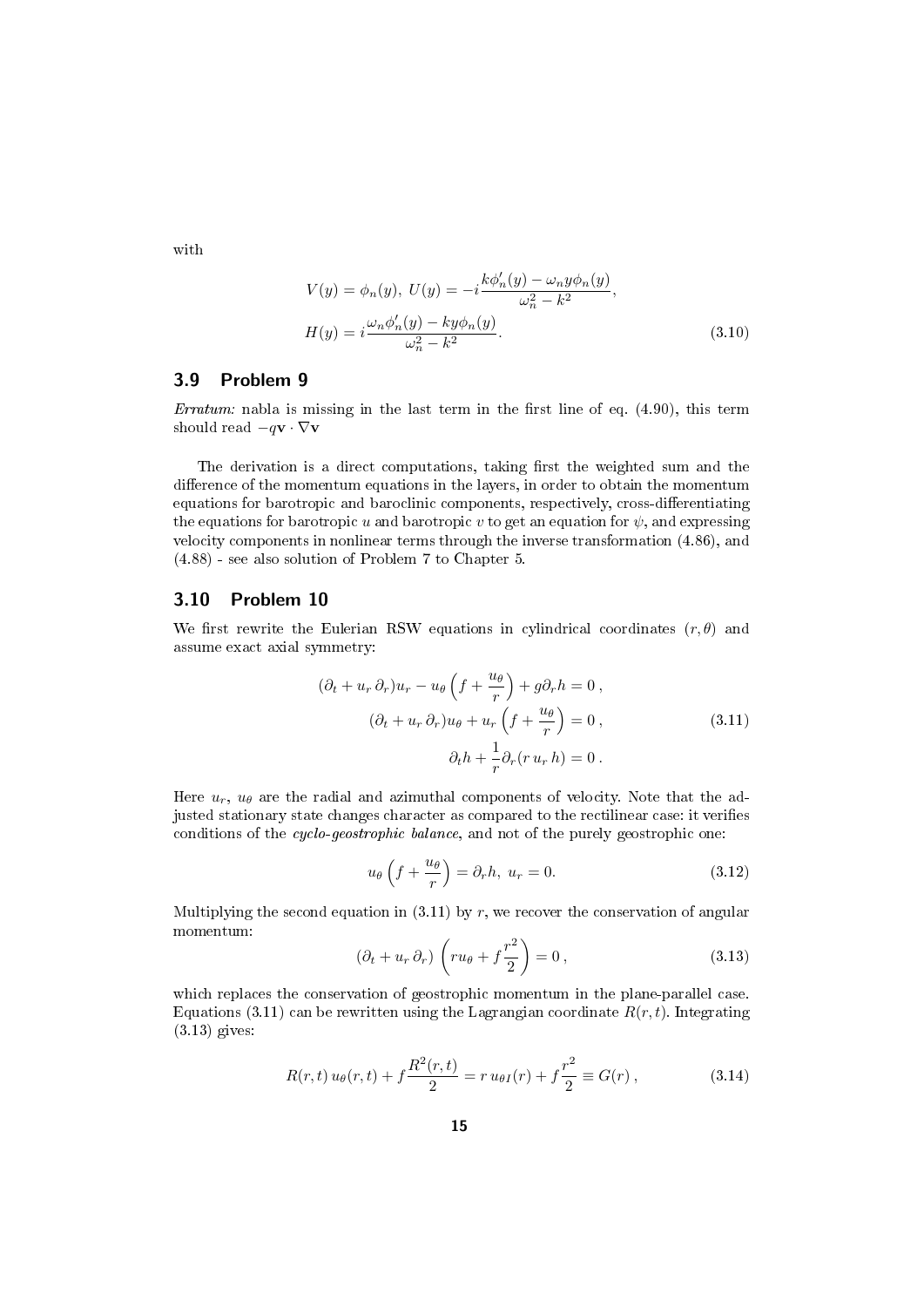where  $u_{\theta I}$  is the initial azimuthal velocity profile. Using the above expression we get:

$$
u_{\theta} \left( f + \frac{u_{\theta}}{R} \right) = \frac{1}{R} \left( G - f \frac{R^2}{2} \right) \left( f + \frac{G}{R^2} - \frac{f}{2} \right)
$$
  
= 
$$
\frac{1}{R^3} \left( G^2 - \frac{f^2 R^4}{4} \right) .
$$
 (3.15)

The mass conservation is expressed by the following relation:

$$
h(r,t) R(r,t) dR = h_I(r) r dr. \qquad (3.16)
$$

With the help of (3.15), (3.16), and the definition  $\dot{R}(r,t) = u_r(r,t)$  the radial momentum equation becomes:

$$
\ddot{R} + \frac{f^2}{4} R - \frac{1}{R^3} G^2 + \frac{1}{\partial_r R} \partial_r \left( \frac{r h_I}{R \partial_r R} \right) = 0 \,. \tag{3.17}
$$

to be solved with initial conditions  $R(r, 0) = r$ ,  $\dot{R}(r, 0) = u_{r_I}$ .

A direct check shows that

$$
h_I(r) = \frac{h_0}{2} \left( 1 - \frac{r^2}{L^2} \right), \quad R(r, t) = r, \quad u_{\theta I}(r) = r\Omega,
$$
 (3.18)

where  $\Omega$  is determined by cyclo-geostrophic balance

$$
\Omega(\Omega + f)r - g\frac{h_0}{L^2}r = 0,\tag{3.19}
$$

is an exact solution of  $(3.17)$ . We could linearise the  $(3.17)$  about this solution to find small oscillations, but it is possible to do better and find nonlinear oscillation which give an exact solution  $(1)$ . Indeed, if we make the same ansatz with *arbitrary* constant  $\Omega$ , and time-dependent radial position

$$
h_I(r) = \frac{h_0}{2} \left( 1 - \frac{r^2}{L^2} \right), \quad R(r, t) = r\phi(t), \quad u_{\theta I}(r) = r\Omega, \ \Omega = \text{const}, \tag{3.20}
$$

non-dimensionalise the system in the obvious way, with L as the length scale,  $f^{-1}$  as the time scale, introduce the Burger number  $\gamma$ , and denote  $M = \frac{1}{2} + \frac{\Omega}{f}$  we get:

$$
\ddot{\phi} + \frac{\phi}{4} - \frac{M^2}{\phi^3} - \frac{\gamma}{\phi^3} = 0,
$$
\n(3.21)

to be solved with initial conditions  $\phi(0) = 1, \dot{\phi}(0) = u_{r_I}$ . A drastic simplification of this equation is provided by the substitution  $\phi^2 = \chi$  which immediately gives the equation of the harmonic oscillator with shifted equilibrium position:

$$
\ddot{\chi} + \chi - 4E = 0, \quad E = \frac{u_{r_I}^2}{2} + \frac{1}{8} + \frac{M^2 + \gamma}{2} > 0.
$$
 (3.22)

A "pulson" solution satisfying the initial conditions  $\chi(0) = 1$ ,  $\dot{\chi}(0) = 2u_{rI}$  is given by

$$
\chi(t) = 4E + (1 - 4E)\cos t + (2u_{r_I} + 1 - 4E)\sin t.
$$
 (3.23)

and represents nonlinear inertial oscillations, as its frequency is always one (in nondimensional terms). A small-amplitude version of this solution is obtained by straightforward linearisation.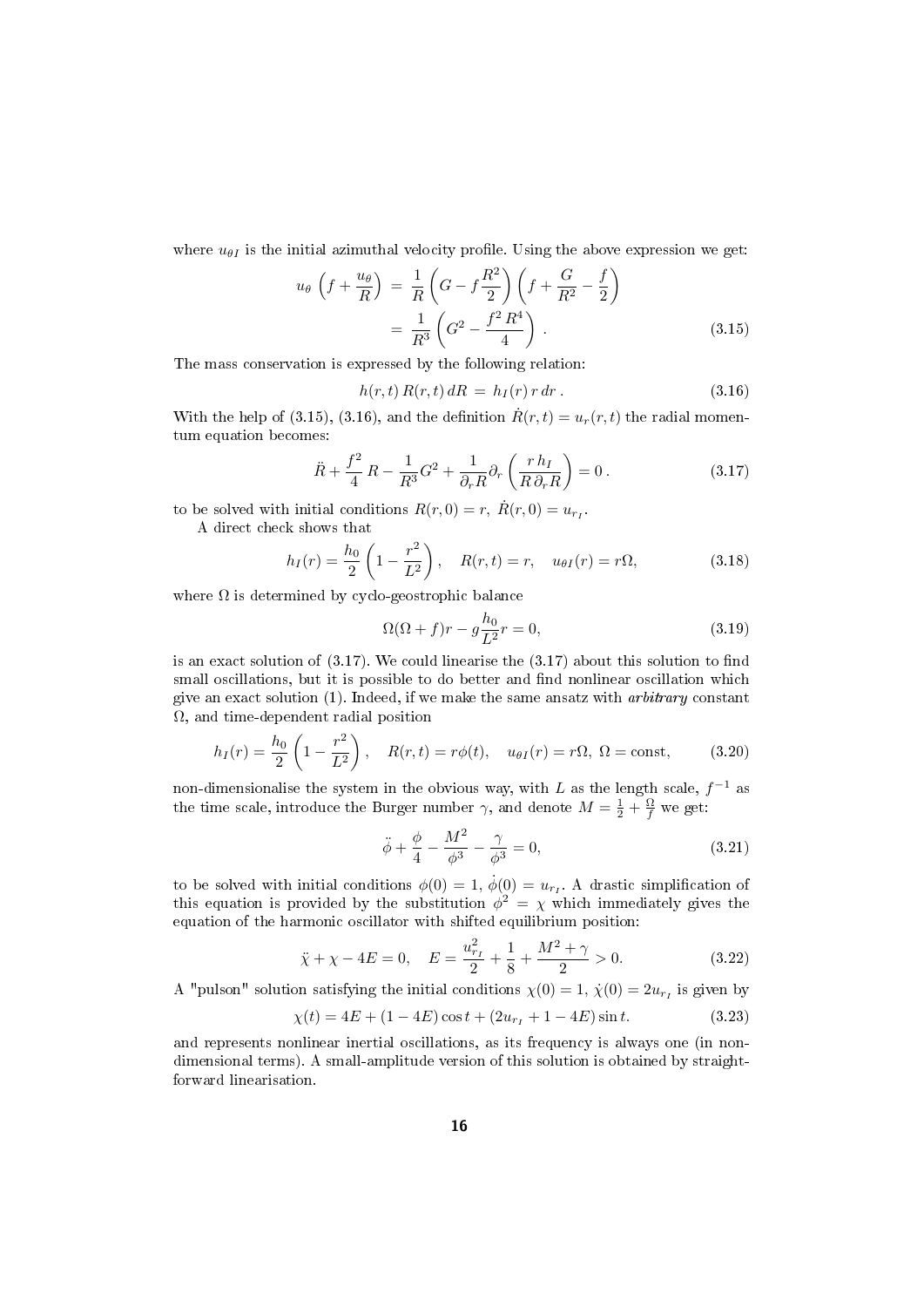The details of solution can be found in (Zeitlin 2010).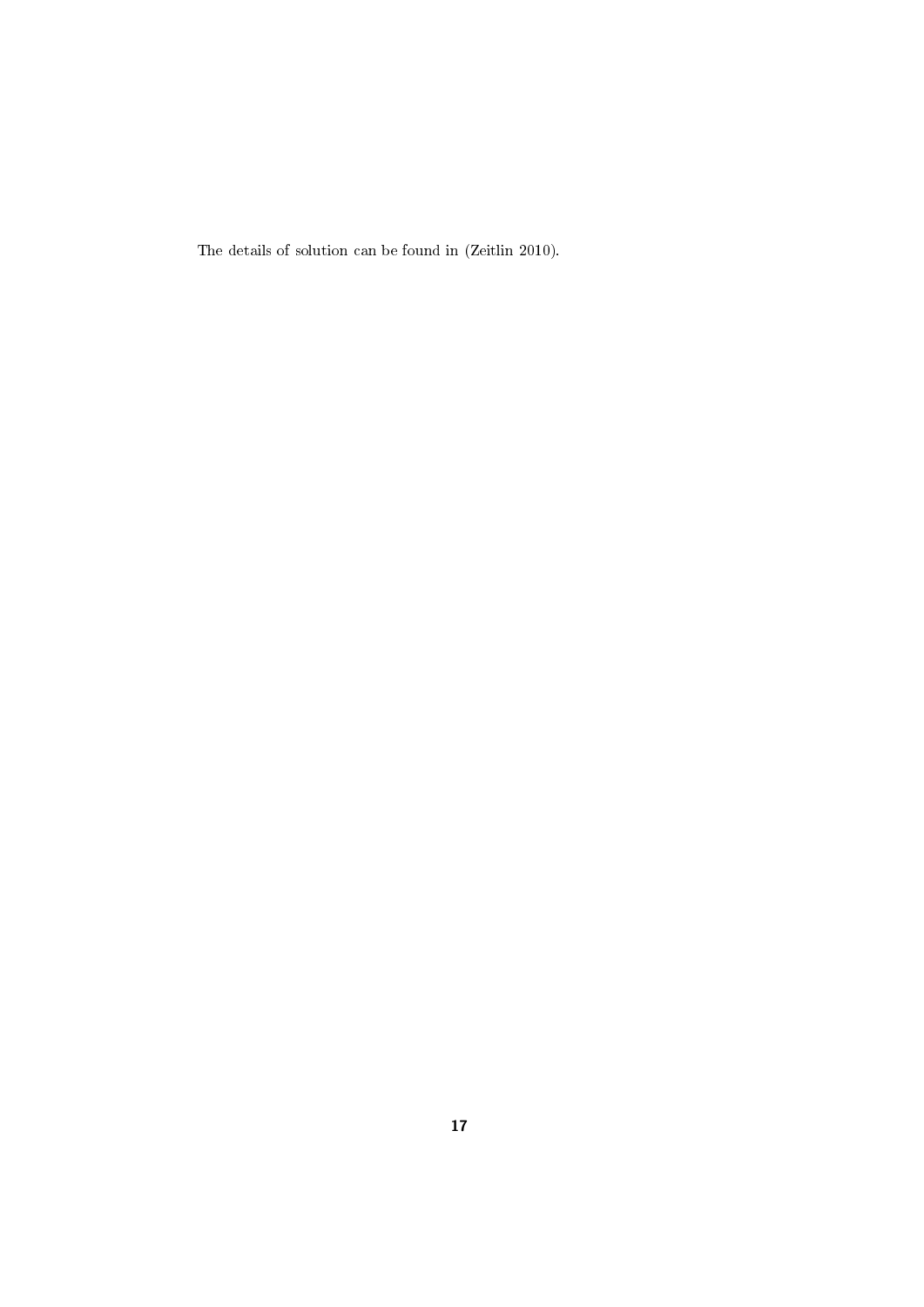# 4 Solutions to Problems of Chapter 5

# 4.1 Problem 1

Introducing parameters, as in the main text, we write down the denition of PV:

$$
q = \frac{v_x - u_y + f_0 + \beta y}{H_0(1 + \lambda \eta)}.
$$
\n(4.1)

The QG scaling is: U for both components of velocity, L for both coordinates, and all nondimensional parameters small and of the same order:  $\lambda \sim \beta L \sim \epsilon = \frac{U}{f_0 L}$ . The PV thus becomes

$$
q = \frac{f_0}{H_0} \frac{1 + \epsilon (v_x - u_y + y}{1 + \epsilon \eta}.
$$
\n
$$
(4.2)
$$

Expanding the denominator in Taylor series, and retaining the leading terms gives

$$
q = \frac{f_0}{H_0} \left( 1 + \epsilon (v_x - u_y + y - \eta) \right), \tag{4.3}
$$

where the leading-order in  $\epsilon$  expressions  $u = -\eta_y$ ,  $v = \eta_x$  should be used.

With the QG scaling for time:  $T = L/U$ , the leading-order in  $\epsilon$  term in the advection operator is  $\frac{d}{dt} = \partial_t + \eta_x \partial_y - \eta_y \partial_x$ , and applying it to (4.3) we recover the QG equation.

# 4.2 Problem 2

We take as dispersion relation  $\omega = -\beta \frac{k}{k^2 + l^2}$ , where the wave vector is  $\mathbf{k} = (k, l)$ . The presence of an additional constant in the denominator of the dispersion relation does not change the analysis of phase and group velocities. The expression for the phase velocity is

$$
\mathbf{c} = \frac{\omega \mathbf{k}}{\mathbf{k}^2} = \left( -\beta \frac{k^2}{(k^2 + l^2)^2}, \ 2\beta \frac{k l}{(k^2 + l^2)^2} \right), \ \mathbf{k} = (k, l). \tag{4.4}
$$

Its remarkable property is that the zonal phase velocity is negative-denite, i.e. the waves propagate always to the West.

The expression for the group velocity is

$$
\mathbf{c}_g = (\partial_k \omega, \partial_l \omega) = \left( -\beta \frac{k^2 - l^2}{(k^2 + l^2)^2}, -\beta \frac{kl}{(k^2 + l^2)^2} \right). \tag{4.5}
$$

The zonal group velocity is not sign-definite and, at a given  $l$ , is positive for short waves (large enough  $k$ ), and negative for long waves (small enough  $k$ ). So although waves are always propagating westward, the modulations (as well as energy, momentum, etc) can propagate both ways, depending on the wavelength.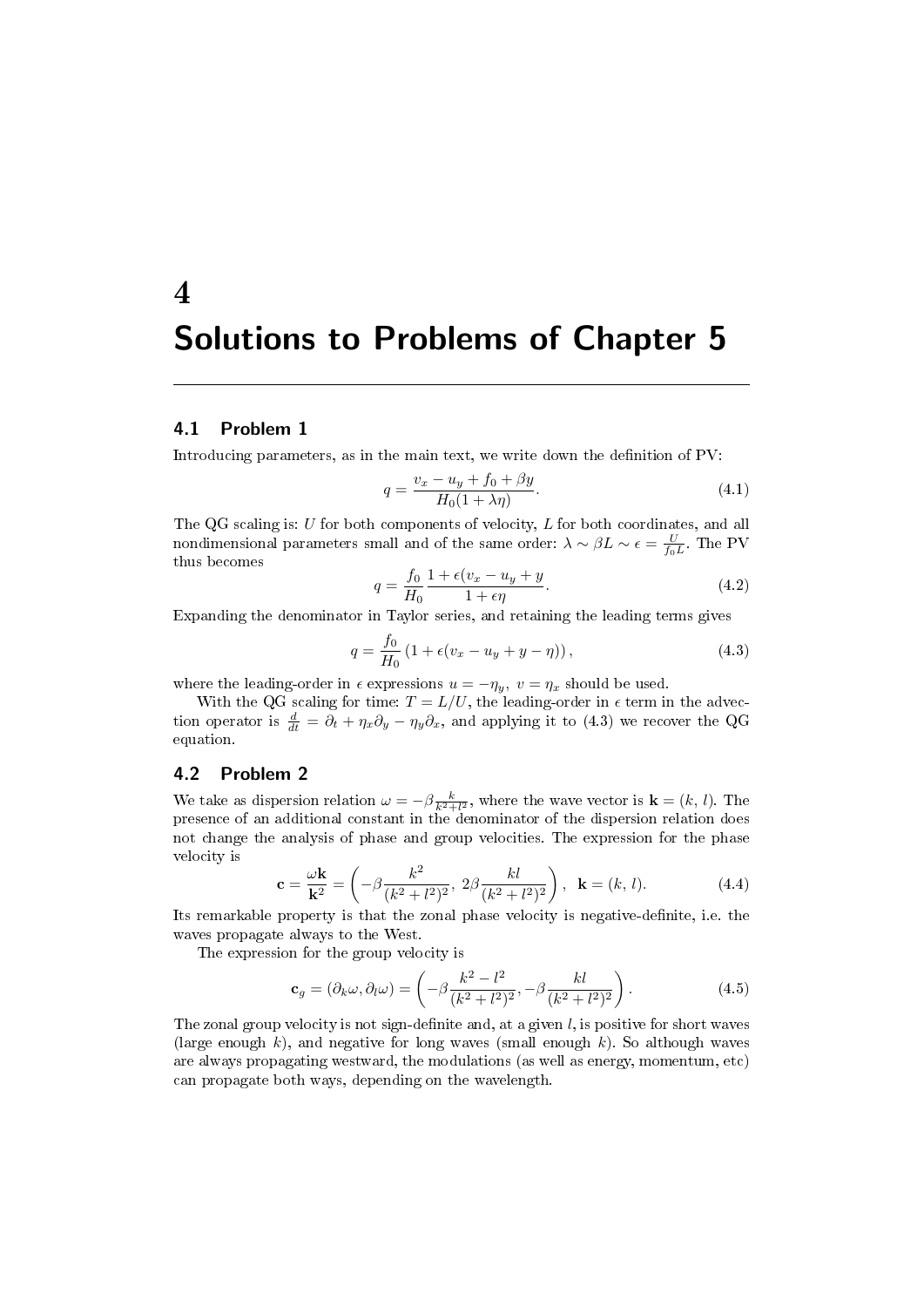# 4.3 Problem 3

Following the same lines as in the problem 1 above, we get for the PV

$$
q = \frac{f_0}{H_0} \frac{1 + \epsilon (v_x - u_y + y}{h},\tag{4.6}
$$

as in the frontal regime it does not make sense to split  $h$  into the mean and a perturbation. Hence, unlike the QG regime the zero-order PV is not constant. However, it is not advected by the geostrophic velocity, as  $\mathcal{J}(h, \frac{1}{h}) \equiv 0$ . So the first-slow-time derivative of h is zero, and we need to introduce a slower time  $\tau = \epsilon t$ . By the same reason we have to keep the first ageostrophic correction to advection, which is given by the equation (5.14) in the main text, where the time-derivative  $\partial_t$  should be omitted by the just explained reason. Retaining the leading -order terms in the resulting expression for the Lagrangian conservation of PV:

$$
\left(u^{(0)}\partial_x + v^{(0)}\partial_y + \epsilon(\partial_\tau + u^{(1)}\partial_x + v^{(1)}\partial_y)\right) \frac{1 + \epsilon(\partial_x v^{(0)} - \partial_y u^{(0)} + y)}{h} = 0, \quad (4.7)
$$

with

$$
v^{(0)} = h_x, u^{(0)} = -h_y, \quad v^{(1)} = -\mathcal{J}(h, h_y) - yh_x, u^{(1)} = -\mathcal{J}(h, h_x) + yh_y, \quad (4.8)
$$

and calculating derivatives leads to the FG equation, up to multiplication by  $\frac{1}{h^2}$ .

# 4.4 Problem 4

It is easy to see that the linearisation over the state of rest with constant thickness  $h = H + \eta$  leads to a simple-wave equation resulting from the first and the last terms in (5.38):

$$
\eta_t - H\eta_x = 0. \tag{4.9}
$$

It describes non-dispersive waves propagating westward. This is a long-wave limit of the Rossby-wave equation, which is consistent with the nature of the FG regime applicable to the scales which are much larger than the deformation radius.

### 4.5 Problem 5

Erratum: in equation (5.49) a plus/minus sign between the two brackets inside the square brackets is missing in the first print.

The polarisation relation is given by any of the two equations in (5.47) after Fouriertransformation in space and time. After substitution of the expressions for  $\omega$ , it gives that  $\pi_1 = \pi_2$  for  $\omega = \omega_{bt}$ . This means that geostrophic velocities are the same in the layers, which is the essence of the barotropic motion. For  $\omega = \omega_{bc}$  the pressures and the geostrophic velocities are opposite.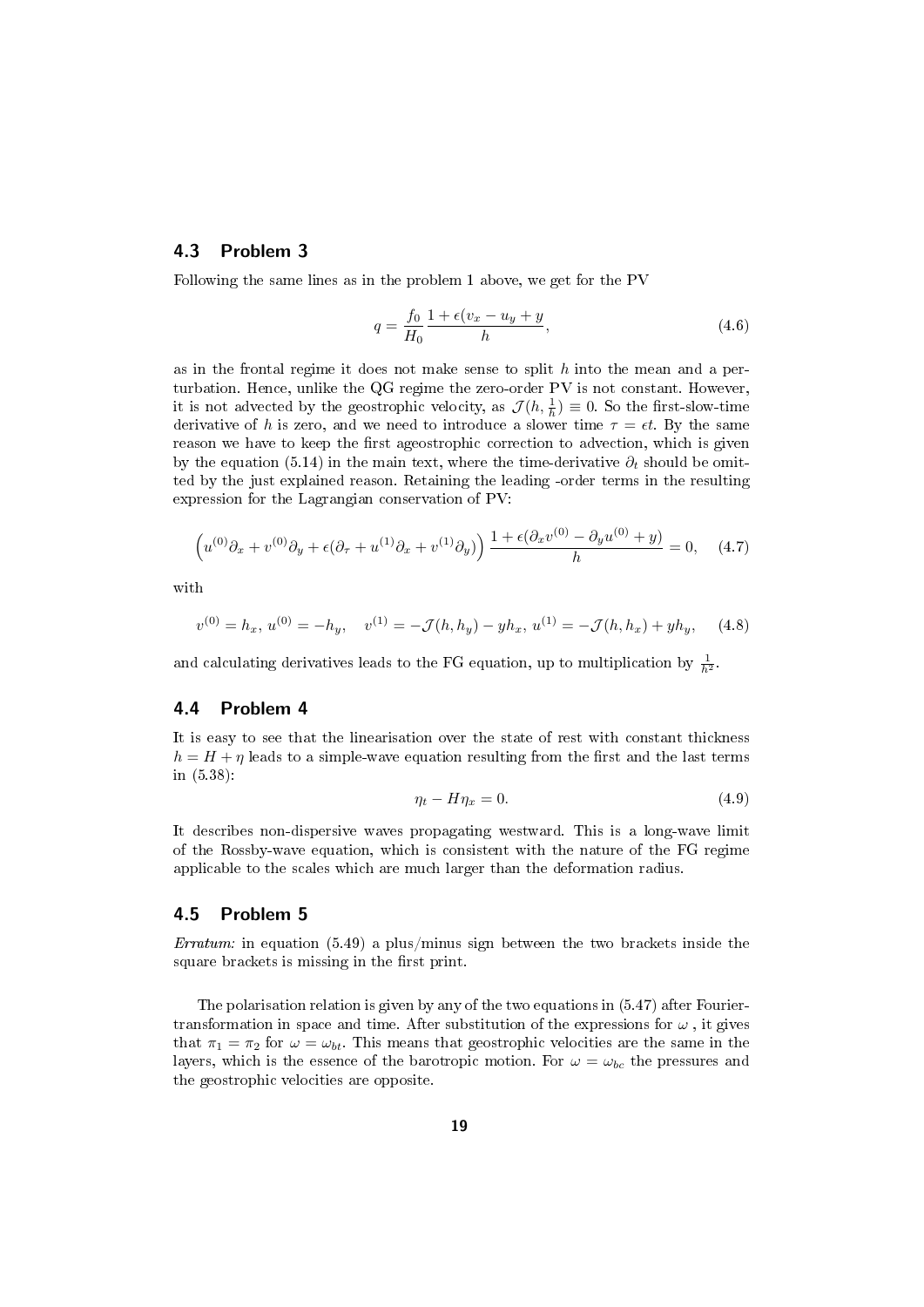#### 4.6 Problem 6

The most unstable mode corresponds to the maximum of the growth rate, i.e. of the imaginary part of the eigenfrequency corresponding to (5.54). It is clear from (5.54) that the maximum of the growth rate is achieved at the minimal possible meridional wavenumber  $k_y$ . Although the boundary conditions were not discussed in Chapter 5.3.3 of the main text, it is clear that we need some, at least in  $y$ . As the interface between the layers has a constant inclination, the available potential energy of the system is infinite, if there are no lateral boundaries. A natural configuration is a zonal channel, cf. Chapter 10 of the main text, where the baroclinkc instability is treated in more detail. So the meridional component of velocity  $v$  should vanish at the boundary, which means, in turn, that the Fourier-transforms of  $\pi_{1,2}$  in x and t vanish. This implies that zero-mode with constant in y-direction  $\pi_{1,2}$  is to be discarded, and the meridional wavenumber  $k_y$  is discrete and non-zero. Let the minimal value of  $k_y$  be  $l_{min}$ . We give a solution of the problem in the case  $U_1 = -U_2 = U/2$ , and  $F_1 = F_2 = F$  (layers of the same depth in the reference frame moving with the mean zonal velocity of the system). The expression for the growth rate then is

$$
\sigma(k,l) = k \frac{U}{2} \frac{\sqrt{(k^2 + l^2)^2 - 4F^2}}{k^2 + l^2 + F^2},
$$
\n(4.10)

where we denote  $k_x$  by k.

Differentiating this expression with respect to  $k$  gives

$$
\frac{4F^4 - (k^2 + l^2)^3 - F^2(3k^4 + l^2(-4 + l^2) + 4k^2(1 + l^2))}{(F^2 + k^2 + l^2)^2\sqrt{4F^2 - (k^2 + l^2)^2}},
$$
\n(4.11)

and zeroes of the numerator give extrema of the growth rate. As is easy to see, e.g. by plotting  $\sigma$ , the growth rate has a single maximum. The corresponding value of  $k = k_0$ is given by the real root of the cubic equation, which can be obtained by using Cardano formulas, or numerically. For example, for  $l_{min} = 1$ ,  $F = 1$ , the zone of unstable k is the interval[0, 1], with k monotonously increasing from zero to  $k_0 \approx 0.65$ , and then decreasing to zero, with  $\sigma_{max} = 0.19U$  in non-dimensional terms.

# 4.7 Problem 7

By introducing baroclinic and barotropic components of velocity

$$
\mathbf{v}_{bt} = \frac{1}{H}(h_1\mathbf{v}_1 + h_2\mathbf{v}_2), \quad \mathbf{v}_{bc} = \mathbf{v}_1 - \mathbf{v}_2,
$$
 (4.12)

where the subscripts 1(2) refer to upper (lower) layer and  $H = \text{const}$  is the total thickness of the system, it is easy to see that  $\mathbf{v}_{bt}$  is divergenceless, and its components can be expressed in terms of stream-function  $\psi$ , as usual. Taking the curl of the barotropic momentum equation on the  $f$ - plane gives

$$
\partial_t \nabla^2 \psi + \mathcal{J}(\psi, \nabla^2 \psi) + (\partial_{xx}^2 - \partial_{yy}^2) \left( \frac{h(H-h)}{H^2} uv \right) - \partial_{xy}^2 \left( \frac{h(H-h)}{H^2} (u^2 - v^2) \right) = 0,
$$
\n(4.13)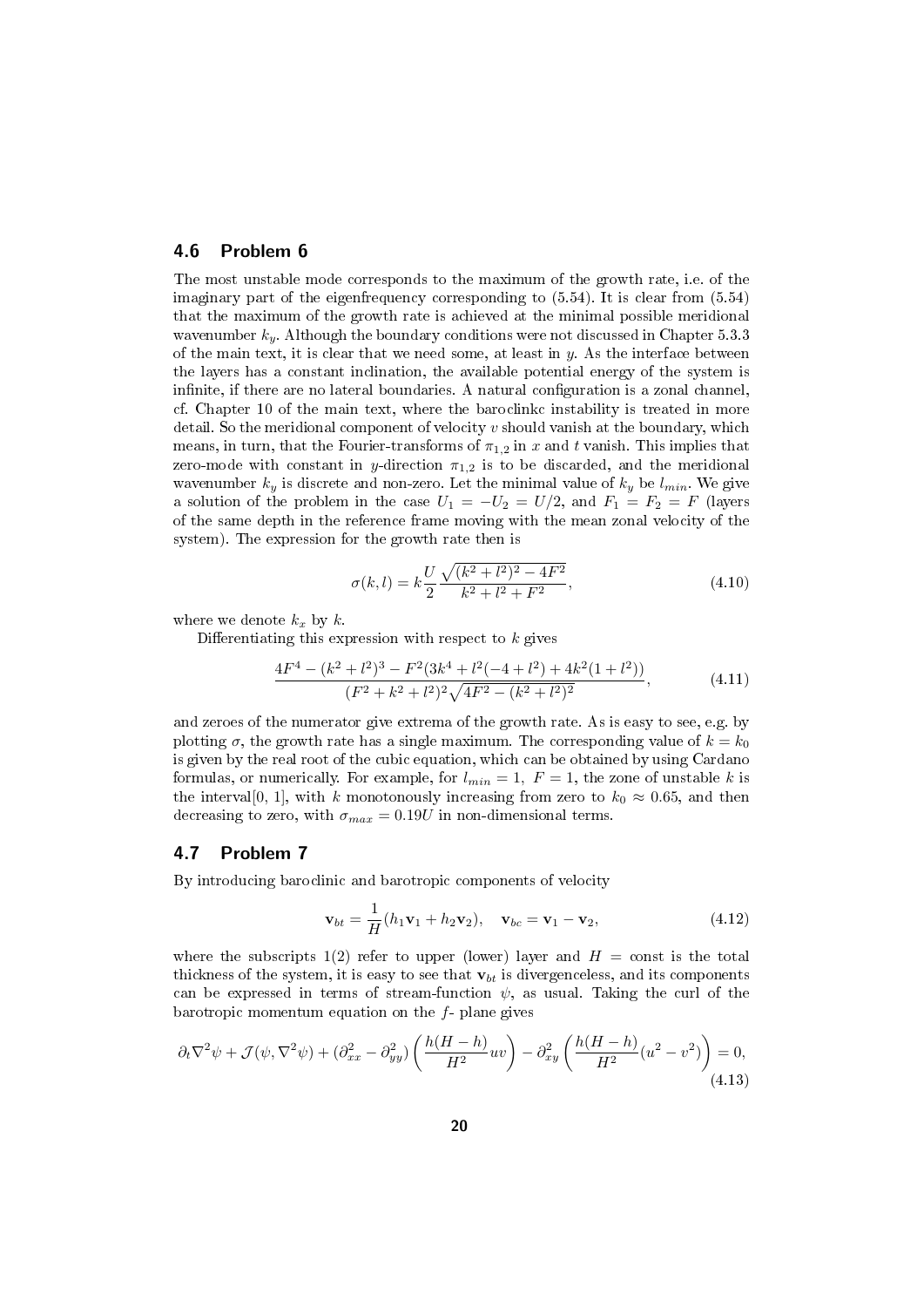where  $h \equiv h_1$ , and we omitted the subscript bc at the components of the baroclinic velocity  $u, v$ , for which we have:

$$
\partial_t u + \mathcal{J}(\psi, u) - \left(u\partial_{xy}^2 + v\partial_{y^2}^2\right)\psi + \frac{H - 2h}{H}\left(u\partial_x + v\partial_y\right)u - \frac{u}{H}\left(u\partial_x + v\partial_y\right)h - fv + g\partial_x h = 0,
$$
\n(4.14)

$$
\partial_t v + \mathcal{J}(\psi, v) - \left(u\partial_{x^2}^2 + v\partial_{xy}^2\right)\psi + \frac{H - 2h}{H}\left(u\partial_x + v\partial_y\right)v - \frac{v}{H}\left(u\partial_x + v\partial_y\right)h + fu + g\partial_y h = 0.
$$
\n(4.15)

The mass conservation in the upper layer takes the form:

$$
\partial_t h + \mathcal{J}(\psi, h) + \partial_x \left( \frac{h(H - h)}{H} u \right) + \partial_y \left( \frac{h(H - h)}{H} v \right) = 0. \tag{4.16}
$$

Defining the baroclinic Rossby number  $\epsilon$ , as usual, with the help of the typical baroclinic velocity and horizontal scale, choosing the aspect ratio and the barotropic Rossby number both to be of the order  $\epsilon^2$ , and the time-scale to be of the order of  $\epsilon^2$ , as well, we get from (4.14) and (4.15) the expressions for the u and v in terms of h and  $\psi$ , as an expansion in  $\epsilon$  about the geostrophic wind. By injecting them into (4.13) and (4.16) we get a system of coupled equations for h and  $\psi$ , where h can be expressed in terms of deviation of the interface  $\eta$  as  $h = 1 - \eta$ .

A detailed derivation can be found in (Benilov & Reznik 1996).

#### 4.8 Problem 8

*Erratum:*  $h^{(0)}$  should be understood as its value at the coast, that is a vertical bar with subscript  $x = 0$  should be inserted before the equality sign. Equation (5.68)

is obtained by straightforward substitution of expressions for zero-order fields, i.e. geostrophic balance equations, in the right-hand side of (5.67).

Equation (5.72), where  $h^{(0)}$  should be understood as its value at the coast, is obtained similarly, with substitution of the zero-order expression for  $v^{(0)}$ , and  $u^{(0)} = 0$ from (5.65) and elementary integrations, with integrations by parts when necessary.

#### 4.9 Problem 9

Imposing a rigid lid in shallow water equations means neglecting free-surface elevation in the mass conservation equation, and replacing it by barotropic pressure in the momentum equations. The continuity equation becomes a time-independent constraint

$$
(Hu)_x + (Hv)_y = 0,\t\t(4.17)
$$

and can be explicitly resolved with the help of stream-function  $\psi$ :

$$
Hu = -\psi_y, \quad Hv = +\psi_x \tag{4.18}
$$

As suggested in the Problem, we will work with one-dimensional topography  $H = H(x)$ and get the following expression for the divergence: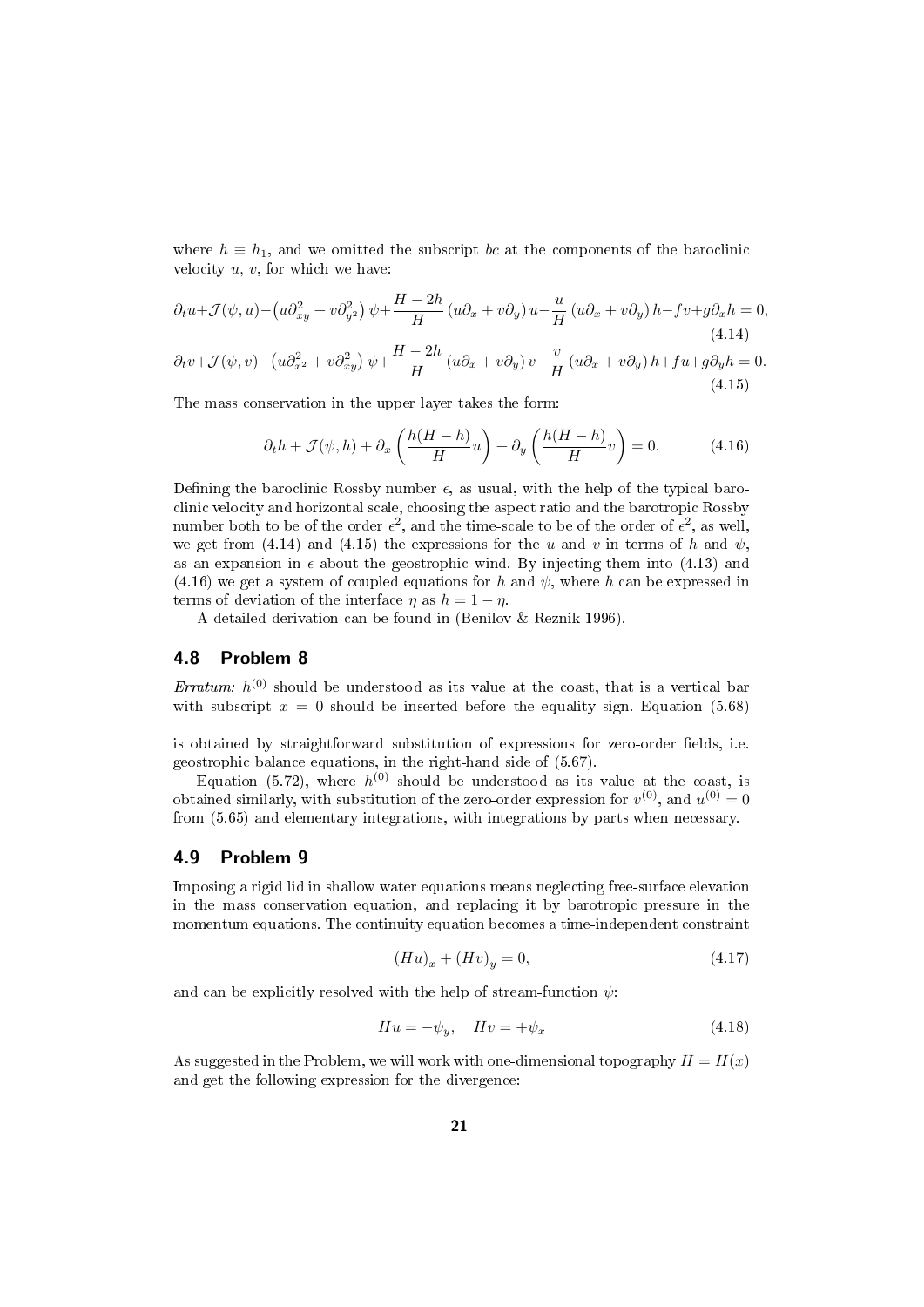$$
H = H(x) \Rightarrow u_x + v_y = -\frac{H'(x)}{H(x)}u = D.
$$
 (4.19)

The relative orticity becomes

$$
\zeta = v_x - u_y = \left(\frac{\psi_x}{H(x)}\right)_x + \frac{\psi_{yy}}{H(x)},\tag{4.20}
$$

and vorticity equation  $\frac{d}{dt}(\zeta + f) + (\zeta + f)D = 0$  becomes an equation for  $\psi$ . Its inearised vertion on the  $f$ - plane is:

$$
\zeta_t + fD = 0 \leftrightarrow \left[ \left( \frac{\psi_x}{H(x)} \right)_x + \frac{\psi_{yy}}{H(x)} \right]_t + f \frac{H'(x)}{H^2(x)} \psi_y = 0. \tag{4.21}
$$

Looking for wave solutions  $\psi = \phi(x)e^{i(\omega t - ly)} + c.c.,$  we get:

$$
\left(\frac{\phi'}{H}\right)' - \frac{l^2}{H}\phi - \frac{f}{c}\frac{H'}{H^2}\phi = 0, \quad c = \frac{\omega}{l}.
$$
\n(4.22)

which is a Sturm - Liouville problem for eigenfunctions  $\phi_n$  and eigenvalues  $c_n(l)$ . It can be shown that for escarpment-like topography the spectrum is discrete and corresponds to trapped waves with a number of nodes  $n = 0, 1, 2, ...$ 

# 4.10 Problem 10

Let us consider the Korteweg-deVries equation in a most general form:

$$
\partial_t u + c_0 \partial_x u + \alpha u \partial_x u + \beta \partial_{xxx}^3 u = 0. \tag{4.23}
$$

We are looking for solutions propagating without change of form:

$$
u = u(x - Vt) \Rightarrow
$$
  
(c<sub>0</sub> - V)u' + \alpha uu' + \beta u''' = 0, \t(4.24)

which are localised (solitary waves, solitons). With this hypothesis we integrate (4.24) once:

$$
(c_0 - V)u + \alpha \frac{u^2}{2} + \beta u'' = 0,
$$
\n(4.25)

then multiply by  $u'$  and integrate once more:

$$
(c_0 - V)\frac{u^2}{2} + \alpha \frac{u^3}{6} + \beta \frac{u'^2}{2} = 0.
$$
 (4.26)

This equation can be interpreted as an equation of a material point moving in a potential, given by the first two terms in  $(4.26)$ , with zero total energy, and integrated by separation of variables giving the solution  $u(x - Vt) = \frac{3}{\alpha} \frac{V - c_0}{\alpha \cosh^2 \sqrt{V - c_0}}$  $\frac{V-c_0}{\cosh^2\sqrt{\frac{V-c_0}{4\beta}}(x-Vt)}$ , where  $V = c_0 + \frac{\alpha}{3}u_{max}$ , and thus the speed of solution depends on amplitude, which is a

purely nonlinear effect.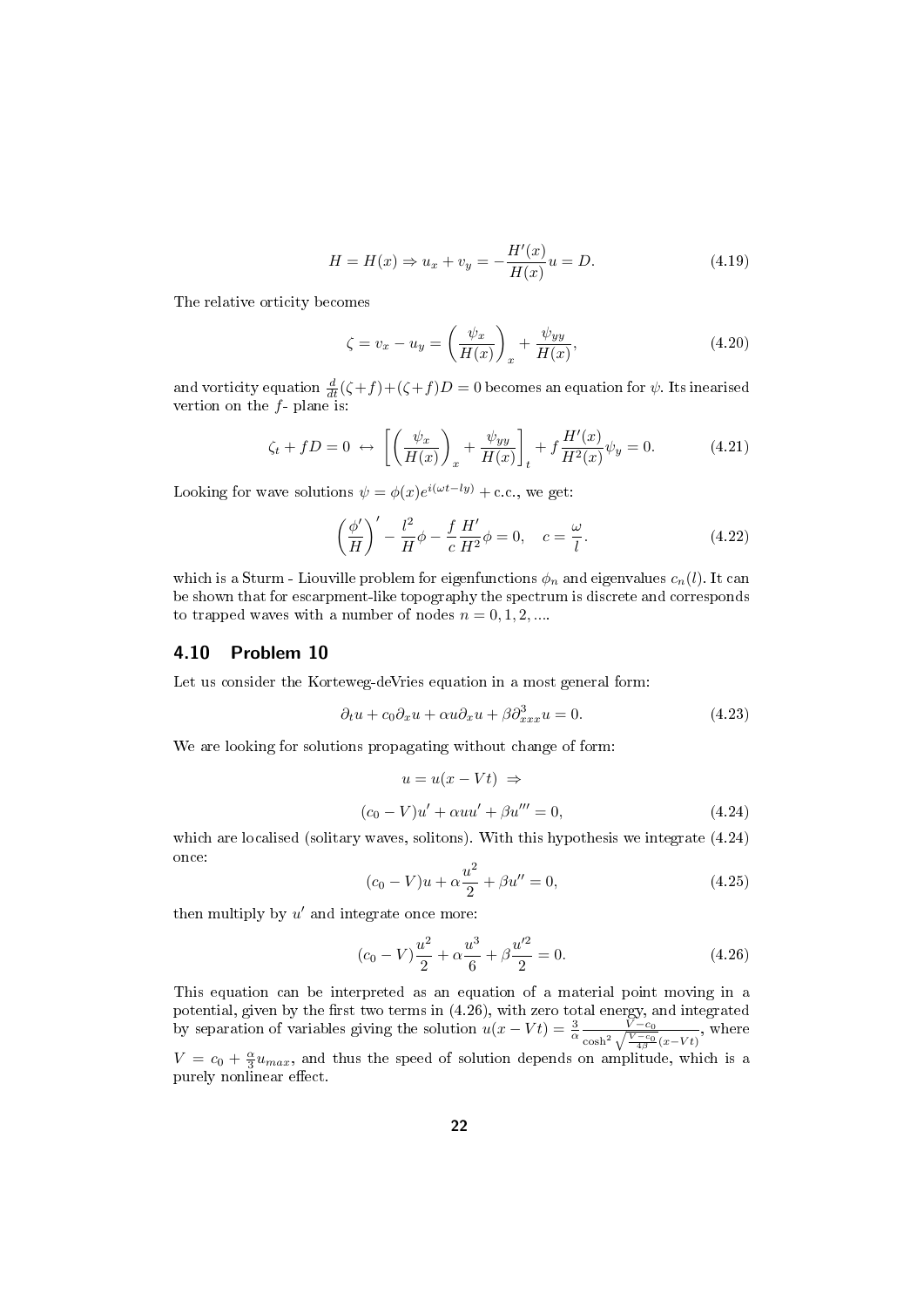# 5 Solutions to Problems of Chapter 6

# 5.1 Problem 1

The demonstration is given by calculating the circulation  $\int_C u dx + v dy$  of the velocity field corresponding to the Green's function of the source situated at the origin:  $\mathbf{x}' = 0$ :

$$
v = \frac{x}{2\pi(x^2 + y^2)}, \quad u = -\frac{y}{2\pi(x^2 + y^2)}
$$

over a circle C, by passing to polar coordinates r,  $\theta$  with the help of relations  $dy =$  $\cos \theta d\theta$ ,  $dx = -\sin \theta d\theta$ . The circulation thus is equal to one. By Stokes theorem, this is equal to the integral of corresponding vorticity over the area of the circle. As is easy to see, the vorticity is zero everywhere except the origin, and thus is given by the delta-function.

# 5.2 Problem 2

The demonstration is the same as in Problem 6 in Chapter 2

# 5.3 Problem 3

Erratum: An overall minus sign is missing in the expression of energy (6.20).

The conservation of energy follows directly from its conservation in the continuous system. The demonstration for two other supposed integrals of motion consists in taking the time derivative of each of them, in substituting the expression for timederivatives (6.19), and using relabelling of indices and symmetry properties, e. g.  $\sum_{ij} \kappa_i \kappa_j \mathbf{x}_{ij} = \sum_{ji} \kappa_j \kappa_i \mathbf{x}_{ji} = -\sum_{ij} \kappa_i \kappa_j \mathbf{x}_{ij}$ , and hence  $\sum_{ij} \kappa_i \kappa_j \mathbf{x}_{ij} = 0$ .

### 5.4 Problem 4

The solution of this problem can be found in the main text: equations (6.84) and  $(6.23)$ , and can be obtained by straightforward application of  $(6.19)$  to the two-vortex system.

#### 5.5 Problem 5

The solution of this problem is geometric and does not necessitate any calculations: it is sufficient to plot the vectors of velocity field due to two other vortices at the location of a given vortex, that is at the vertex of the triangle, sum them up and show that the resulting vector is perpendicular to the radius-vector giving the position of the vortex.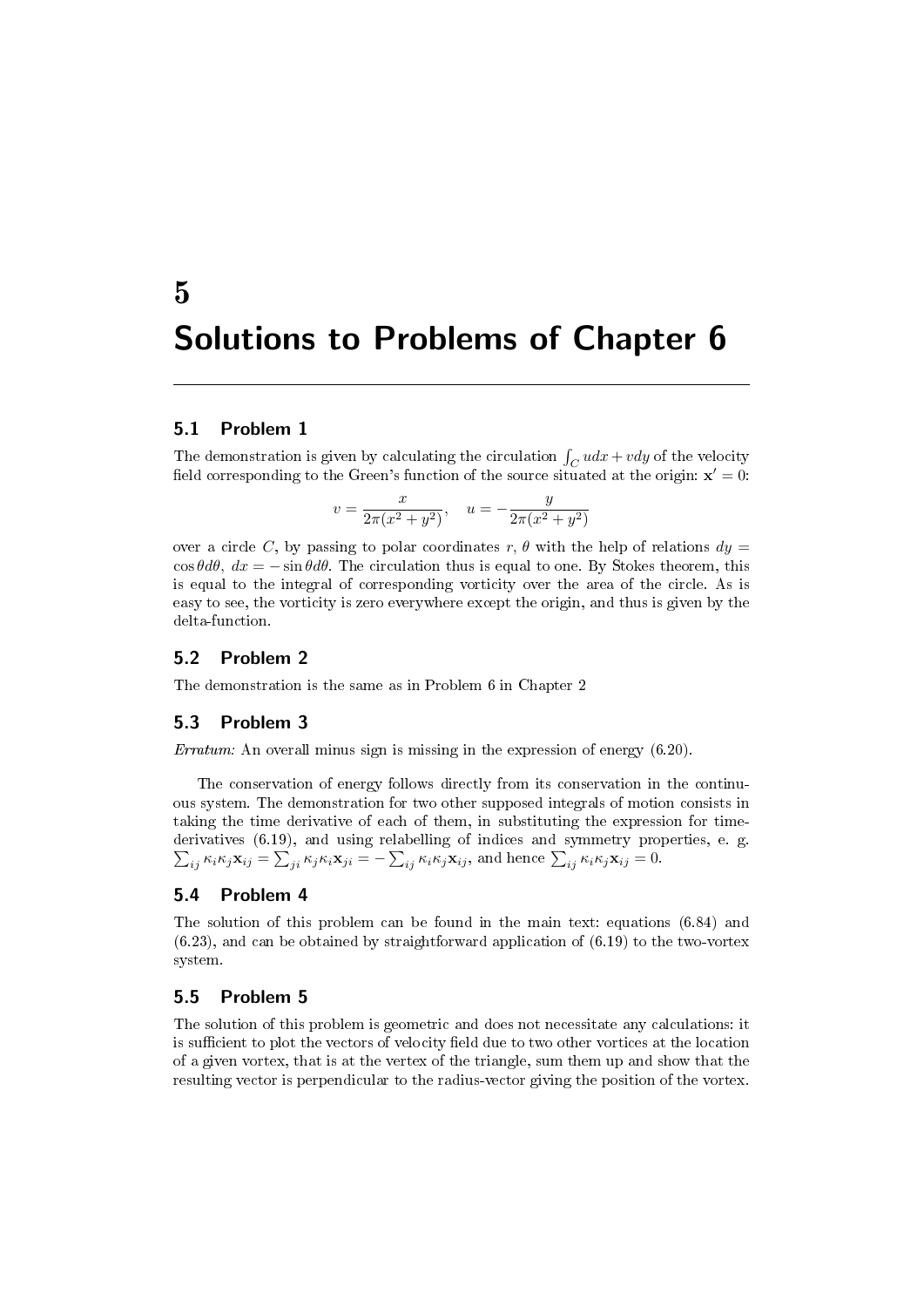#### 5.6 Problem 6

The solution of the problem readily follows from the analysis of equations (6.23) and (6.24): if a wall is put at the axis, we get a solution of the Euler equations in a halfplane, as the boundary condition of zero normal velocity is identically satised. Thus, a vortex near the wall forms a dipole with its image, and moves along the wall.

#### 5.7 Problem 7

*Erratum:* There is an overall minus sign missing in the first print in the expression of vorticity in (6.14).

First of all we notice that the Jacobian of the complex Lagrangian mapping:

$$
Z = \alpha \xi e^{i\omega t} + \beta \xi^*, \quad Z^* = \alpha^* \xi^* e^{i\omega t} + \beta^* \xi,
$$
\n
$$
(5.1)
$$

is  $|\alpha|^2 - |\beta|^2 \neq 1$ , and this should be taken into account while calculating various physical quantities, like vorticity.

It is easy to see that  $(5.1)$  satisfies  $(6.13)$  identically, as in the complex form the equations of motion contain Jacobians of  $Z$  and  $\ddot{Z}^*$ , and its complex conjugate, and their respective contributions cancel each other, as  $\ddot{Z}$  contains only  $\xi$ , and no  $\xi^*$ .

By changing variables  $(X, Y) \rightarrow (Z, Z^*)$  in (6.14), and renormalising with the above Jacobian gives

$$
\zeta = \frac{2\omega|\alpha|^2}{|\alpha|^2 - |\beta|^2} = \text{const}
$$
\n(5.2)

The proposed solution of 2D Euler equatons, thus, has uniform vorticity inside the unit circle in the  $\xi$  - plane.

Taking the real and imaginary part of Z given by (5.1) at  $\xi = e^{i\theta}$  gives a parametric equations of the ellipse, whose orientation is defined by t, at fixed  $\omega$ ;

Matching with the outer solution at the unit circle is straightforward as at the unit circle  $\xi^* = \xi^{-1}$ . Note that in order to ensure matching the complex velocity should be understood as  $V = \dot{X} + i\dot{Y} = u + iv$  here. The proposed velocity field has zero vorticity out of the unit circle in the  $\xi$ - plane.

#### 5.8 Problem 8

Erratum: The sign in the equation  $(5.36)$  in the main text was erroneous in the first print. The factor  $2\pi$  in (5.35), (5.36) can be removed by renormalisation, to get the standard expressions for Green's functions.

We are looking for steady solutions  $\psi = \psi(x - Ut)$ , moving with constant zonal velocity  $U$ , of the barotropic beta-plane equation

$$
\partial_t \nabla^2 \psi + \mathcal{J}(\psi, \nabla^2 \psi) + \beta \partial_x \psi = 0, \tag{5.3}
$$

which can be, thus rewritten as

$$
-U\partial_{x'}\left(\nabla^2\psi - \frac{\beta}{U}\psi\right) - \mathcal{J}\left(\psi, \nabla^2\psi - \frac{\beta}{U}\psi\right) = 0, \tag{5.4}
$$

wherre  $x' = x - Ut$ .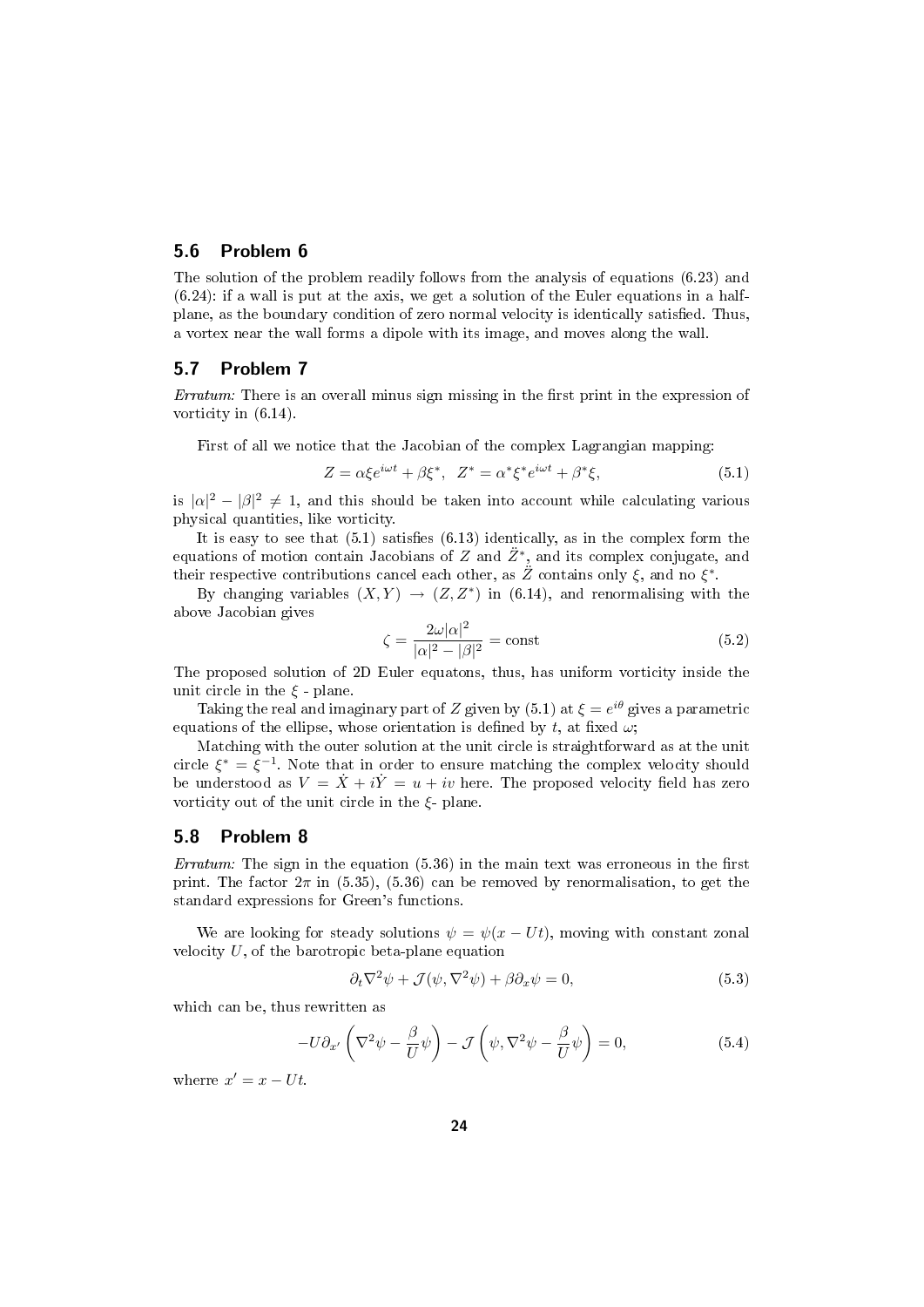Equation  $(5.4)$  can be interpreted as vorticity equation for steady moving configurations, with a new "vorticity"  $\nabla^2 \psi - \frac{\beta}{U} \psi$ . For a given "vorticity" configuration, the streamfunction, and thus velocity, is given by the Green's function, obeying

$$
\nabla^2 G(|\mathbf{x} - \mathbf{x}'|) - \frac{\beta}{U} \psi = \delta(|\mathbf{x} - \mathbf{x}'|)
$$
\n(5.5)

Depending on the sign of U, this is either  $-K_0(\frac{|\mathbf{x}-\mathbf{x}'|}{R})$  $\frac{-\mathbf{x}'|}{R}$ ) (negative U), or  $\frac{1}{4}Y_0(\frac{|\mathbf{x}-\mathbf{x}'|}{R})$  $\frac{-\mathbf{x}}{R}$ ) (positive U). We here introduced the notation  $R = \sqrt{\frac{|U|}{\beta}}$ . In both cases, for the vortex dipole of intensity  $\kappa$  situated at  $x = 0$ ,  $y = \pm \frac{d}{2}$  we get

$$
\psi(x,y) = \kappa \left[ G(x,y - \frac{d}{2}) - G(x,y + \frac{d}{2}) \right].
$$
\n(5.6)

The dipole is a solution of (5.3) if the velocity of its displacement, induced by the velocity induced by a partner vortex at the location of a given vortex coincides with  $U$ , which gives the following relation:

$$
U = \frac{\kappa}{R} G' \left( \frac{d}{R} \right) \to U^{\frac{3}{2}} = \kappa \sqrt{\beta} G' \left( d \sqrt{\frac{\beta}{U}} \right). \tag{5.7}
$$

This equation can be solved, qualitatively, by looking for intersection of the curves representing the left- and the right-hand sides. Already this analysis shows a qualitative difference between the cases positive (eastward propagation) and negative (westward propagation)  $U$ : there are only two solutions in the first case, and an infinite series of solutions in the second. The structure of solutions, given by modified and ordinary Bessel functions, respectively, is totally different: exponentially decaying in the first case, and having an weakly decaying oscillating tail in the second. The solutions are analogs of the modon solution described in the main text, with an addition of the Rossby-wave tail in the case of westward propagation. Exact solutions can be found by solving (5.7)

This solution was found in (Gryanik 1986)

#### 5.9 Problem 9

Conservation of energy and enstrophy within the triad means that for variations of energy of each component of the triad  $\delta E_i$ ,  $i = 1, 2, 3$  we get a system of two equations

$$
\delta E_1 + \delta E_2 + \delta E_3 = 0, \quad k_1^2 \delta E_1 + k_2^2 \delta E_2 + k_3^2 \delta E_3 = 0. \tag{5.8}
$$

If the variation of the median component  $\delta E_2$  is given, (5.8) becomes an inhomogeneous system of two linear equations for  $\delta E_i$ ,  $i = 1, 2$ . To make things transparent, let us take  $a = 2, b = 3$ . The solution of (5.8) then is  $\delta E_1 = -\frac{5}{8} \delta E_2$ ,  $\delta E_3 = -\frac{3}{8} \delta E_2$ , that is, more energy goes to smaller k. At the same time,  $k_1^2 \delta E_1 = -\frac{5}{32} k_2^2 \delta E_2$ ,  $k_3^2 \delta E_3 = -\frac{27}{32} k_2^2 \delta E_2$ , that is more enstrophy goes to higher  $k$ .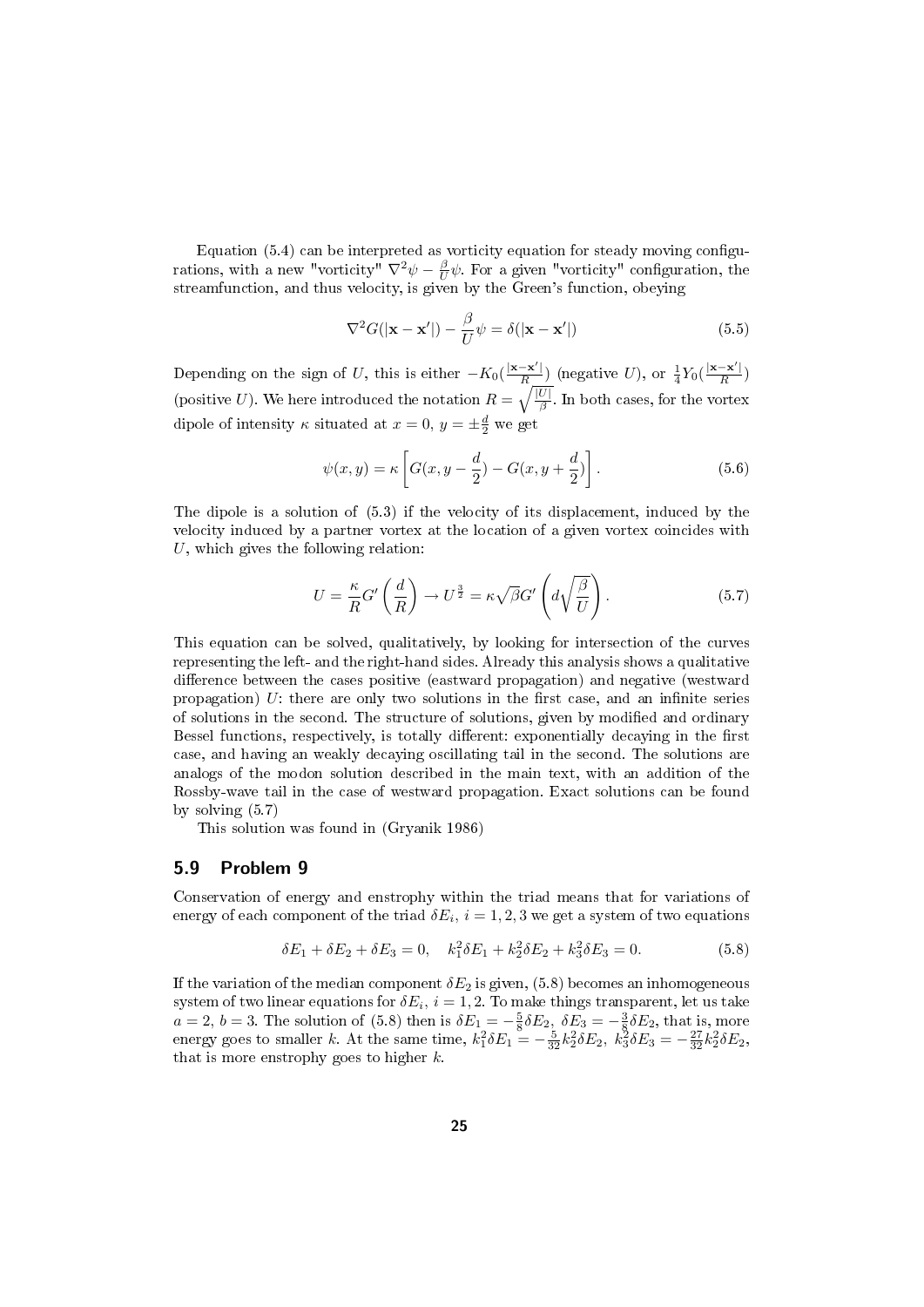# 6 Solutions to Problems of Chapter 7

## 6.1 Problem 1

 $Erratum$  To be compatible with the definitions given in the main text, the inequality in the announcement should be inverted:  $\left[ h\right] >0$ 

Let us consider the RH conditions for one-dimensional shallow water in the absolute reference frame, that is with  $U = 0$ , denote the quantities behind (in front of) the shock as  $u_{+(-)}$ ,  $h_{+(-)}$ , and suppose that the shock is moving from left to right, that is  $u_{+(-)} > 0$  (this means that the fluid goes through the shock from right to left). The thicknesses  $h_{\pm}$  are positive, by definition. The RH conditions become:

$$
u_{+}h_{+} = u_{-}h_{-} \tag{6.1}
$$

$$
u_+^2 h_+ + \frac{gh_+^2}{2} = u_-^2 h_- + \frac{gh_-^2}{2}
$$
\n
$$
(6.2)
$$

$$
u_+^3 h_+ + g h_+^2 u_+ \le u_-^3 h_- + g h_-^2 u_- \tag{6.3}
$$

Substituting  $u_+ = \frac{h_-}{h_+}$  $\frac{n_-}{h_+}u_-,$  as follows from (6.1), in (6.3), and dividing by  $h_-u_-,$  which is positive, as supposed, we get

$$
g(h_{+}-h_{-}) \leq \left(1 - \frac{h_{-}^{2}}{h_{+}^{2}}u_{-}^{2}\right) \tag{6.4}
$$

Substituting  $u_+ = \frac{h_-}{h_+}$  $\frac{h_-}{h_+}u_-$  in (6.2) gives the expression of  $u_-^2$  in terms of  $h_{\pm}$ :

$$
u_{-}^{2} = g \frac{h_{+} + h_{-}}{2} \frac{h_{+}}{h_{-}}
$$
\n(6.5)

Substituting this expression in (6.4) gives quadratic inequality for  $h_+$ 

$$
g(h_{+}-h_{-}) \le g \frac{(h_{+}+h_{-})^2(h_{+}-h_{-})}{2h_{+}h_{-}}, \tag{6.6}
$$

which can be only satisfied for  $h_{+} > h_{-}$ .

# 6.2 Problem 2

The demonstration follows by using definitions and straightforward algebra.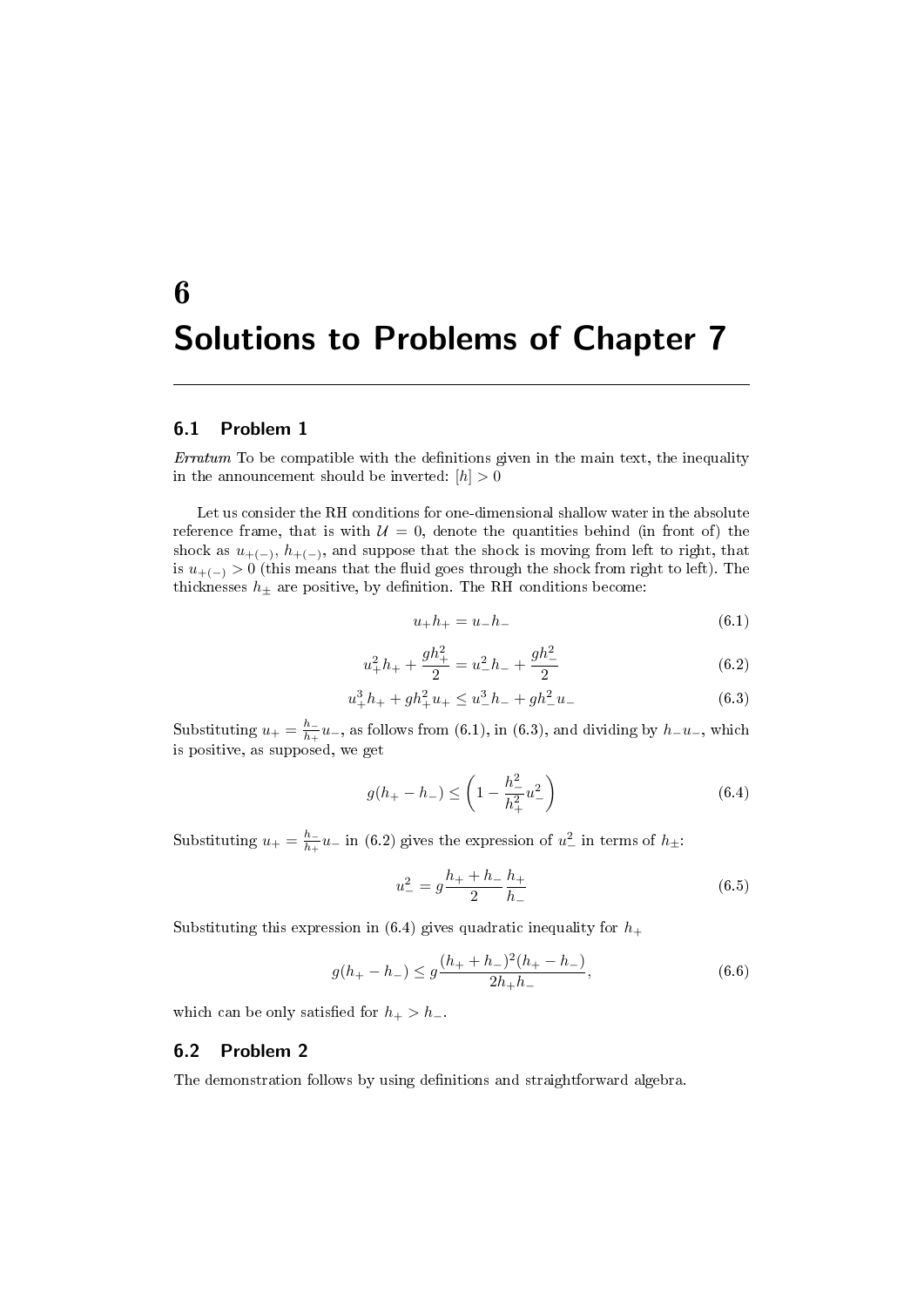# 6.3 Problem 3

Adding viscous dissipation to the right-hand sides of the momentum equations in (7.1) in the main text, that is, respectively  $\nu \nabla^2 u$  and  $\nu \nabla^2 v$ , and then differentiating the v - equation with respect to  $x$ , we get the vorticity equation in the presence of viscosity:

$$
\frac{d}{dt}(v_x + f) + (v_x + f) u_x = \nu \nabla^2 (v_x + f).
$$
\n(6.7)

combining this equation with the mass-conservation equation written in the form

$$
\frac{d}{dt}h + hu_x = 0,\t\t(6.8)
$$

we get

$$
\frac{d}{dt}\frac{v_x + f}{h} = \nu \frac{\nabla^2 (v_x + f)}{h}.
$$
\n(6.9)

#### 6.4 Problem 4

The 2-layer 1d RSW model with a rigid lid read :

$$
\partial_t u_1 + u_1 \partial_x u_1 + \rho_1^{-1} \partial_x \pi_1 = 0 ,
$$
  
\n
$$
\partial_t u_2 + u_2 \partial_x u_2 + \rho_2^{-1} \partial_x \pi_1 + g' \partial_x \eta = 0 ,
$$
  
\n
$$
\partial_t (H_1 - \eta) + \partial_x ((H_1 - \eta) u_1) = 0 ,
$$
  
\n
$$
\partial_t (H_2 + \eta) + \partial_x ((H_2 + \eta) u_2) = 0 ,
$$

Their linearisation about a solution with constant pressure and constant velocities in the layers  $u_{1,2} = U_{1,2}$  gives

$$
D_1 u_1 + \rho_1^{-1} \partial_x \pi_1 = 0 ,
$$
  
\n
$$
D_2 u_2 + \rho_2^{-1} \partial_x \pi_1 + g' \partial_x \eta = 0 ,
$$
  
\n
$$
-D_1 \eta + H_1 \partial_x u_1 = 0 ,
$$
  
\n
$$
D_2 \eta + H_2 \partial_x u_2 = 0 ,
$$

where  $D_{1,2} = \partial_t + U_{1,2}\partial_x$ . By eliminating subsequently  $u_{1,2}$  and then  $\pi_1$ , with the help of extra differentiations, and recalling the definition of reduced gravity, we arrive to a single equation for  $\eta$ :

$$
\frac{\rho_1}{H_1}D_1^2\eta + \frac{\rho_2}{H_2}D_2^2\eta - g\Delta\rho \partial_{xx}^2\eta = 0.
$$
 (6.12)

After Fourier - transformation  $\eta = \bar{\eta}e^{i(\omega t - kx)}$  (6.12) gives a quadratic dispersion relation with the discriminant

$$
D = g\Delta\rho \left(\frac{\rho_1}{H_1} + \frac{\rho_2}{H_2}\right) - \left(U_1 - U_2\right)^2 \frac{\rho_1}{H_1} \frac{\rho_2}{H_2},\tag{6.13}
$$

which, if negative, corresponds to instability. This gives the required condition of KH instability.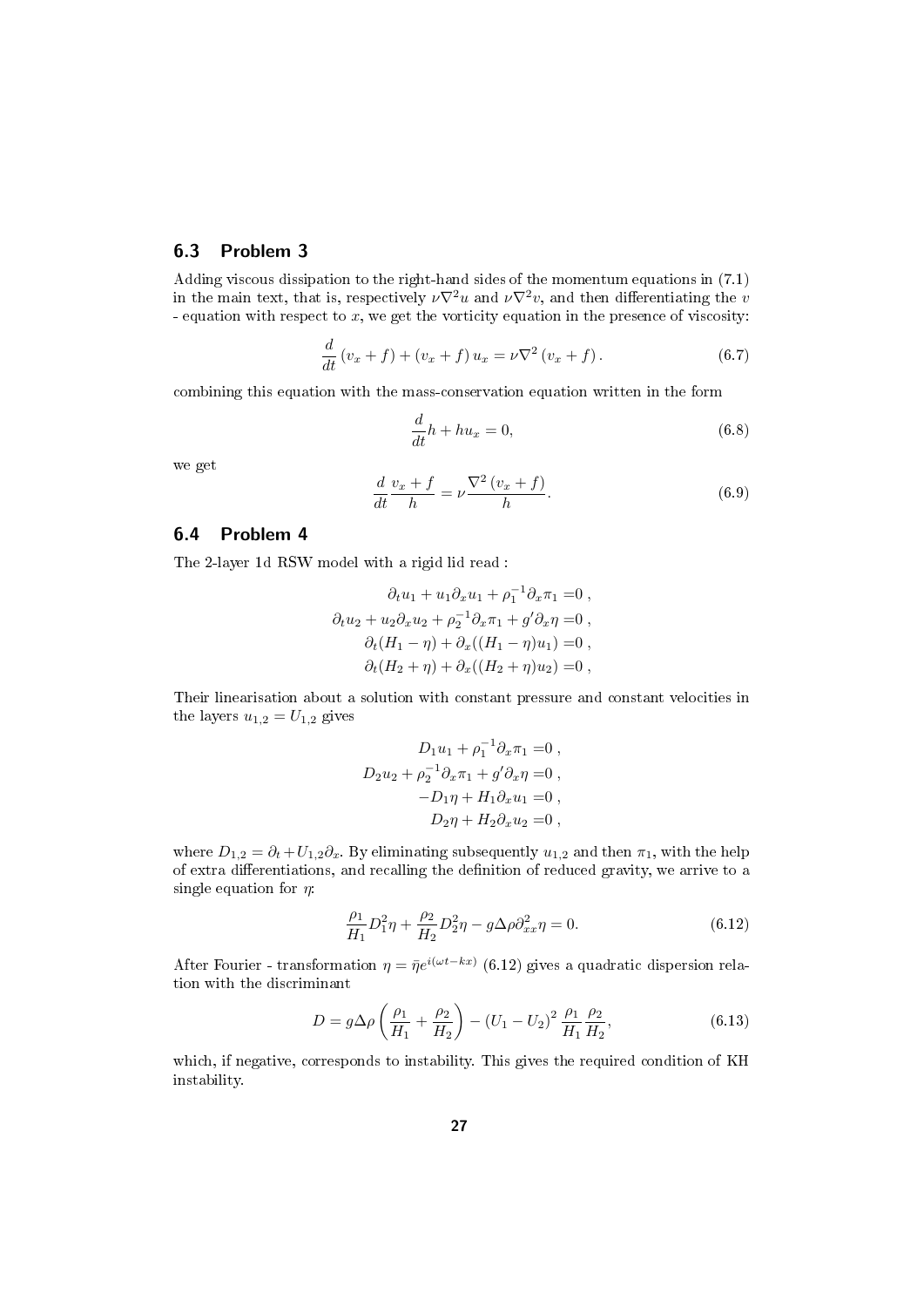In the presence of rotation, we can not work in the one-dimensional framework any more, as the background flow should be in geostrophic equilibrium, which necessitates across-flow gradients of pressure. The linearised about the flow with layer-wise constant component  $u$  of velocity, as above, equations on the  $f$ -plane read in this case:

$$
D_1u_1 - fv_1 + \rho_1^{-1}\partial_x \pi_1 = 0,
$$
  
\n
$$
D_1v_1 + fu_1 + \rho_1^{-1}\partial_y \pi_1 = 0
$$
  
\n
$$
D_2v_2 + fu_2\rho_2^{-1}\partial_y \pi_1 + g'\partial_y \eta = 0 - D_1\eta + H_1(\partial_x u_1 + \partial_y v_1) = 0,
$$
  
\n
$$
D_2\eta + H_2(\partial_x u_2 + \partial_y v_2) = 0.
$$

These equations can be processed by introducing relative vorticity  $\zeta = \partial_x v_{1,2} - \partial_y u_{1,2}$ , and divergence  $\chi = \partial_y v_{1,2} + \partial_x u_{1,2}$ , cross differentiating momentum equations to get the equations for vorticity  $D_{1,2}\zeta_{1,2} + f\chi_{1,2} = 0$ , allowing to express divergence in terms of vorticity, which allows, in turn, to express vorticity in each layer in terms of  $\eta$  from the mass conservation equations. Finally, as in the case without rotation, the Laplacian of the barotropic pressure, entering the remaining divergence equations layer-wise, can be eliminated, which leads to the equation for  $\eta$ , which is similar to (6.12), but contains a correction due to rotation:

$$
\frac{\rho_1}{H_1}D_1^2\eta + \frac{\rho_2}{H_2}D_2^2\eta - f^2\left(\frac{\rho_1}{H_1} + \frac{\rho_2}{H_2}\right) - g\Delta\rho\partial_{xx}^2\eta = 0.
$$
 (6.15)

The discriminant of the dispersion relation resulting after Fourier-transformation is

$$
D = k^2 \left[ g \Delta \rho \left( \frac{\rho_1}{H_1} + \frac{\rho_2}{H_2} \right) - \left( U_1 - U_2 \right)^2 \frac{\rho_1}{H_1} \frac{\rho_2}{H_2} \right] + f^2 \left( \frac{\rho_1}{H_1} + \frac{\rho_2}{H_2} \right)^2.
$$
 (6.16)

As is easy to see, the new term increases the threshold for the instability, by an amount which is negligible at high  $k$  (short-wave limit), and is substantial for small  $k$ (long-wave limit). Hence, rotation tends to stabilise the flow, especially for long-wave perturbations.

#### 6.5 Problem 5

We start with 2-layer 1.5d RSW model with a rigid lid:

$$
\partial_t u_1 + u_1 \partial_x u_1 - f v_1 + \rho_1^{-1} \partial_x \pi_1 = 0 ,
$$
  
\n
$$
\partial_t v_1 + u_1 (f + \partial_x v_1) = 0 ,
$$
  
\n
$$
\partial_t u_2 + u_2 \partial_x u_2 - f v_2 + \rho_2^{-1} \partial_x \pi_1 + g' \partial_x \eta = 0 ,
$$
  
\n
$$
\partial_t v_2 + u_2 (f + \partial_x v_2) = 0 ,
$$
  
\n
$$
\partial_t (H_1 - \eta) + \partial_x ((H_1 - \eta) u_1) = 0 ,
$$
  
\n
$$
\partial_t (H_2 + \eta) + \partial_x ((H_2 + \eta) u_2) = 0 ,
$$

where  $(u_1, v_1), (u_2, v_2)$  are velocities in the upper/lower layer;  $\pi_2 = \pi_1 + g(\rho_1 h_1 + \rho_2 h_2)$ ,  $\eta$  - interface displacement,  $H_1$  and  $H_2$  are the heights of two layers at rest,  $g'$  is reduced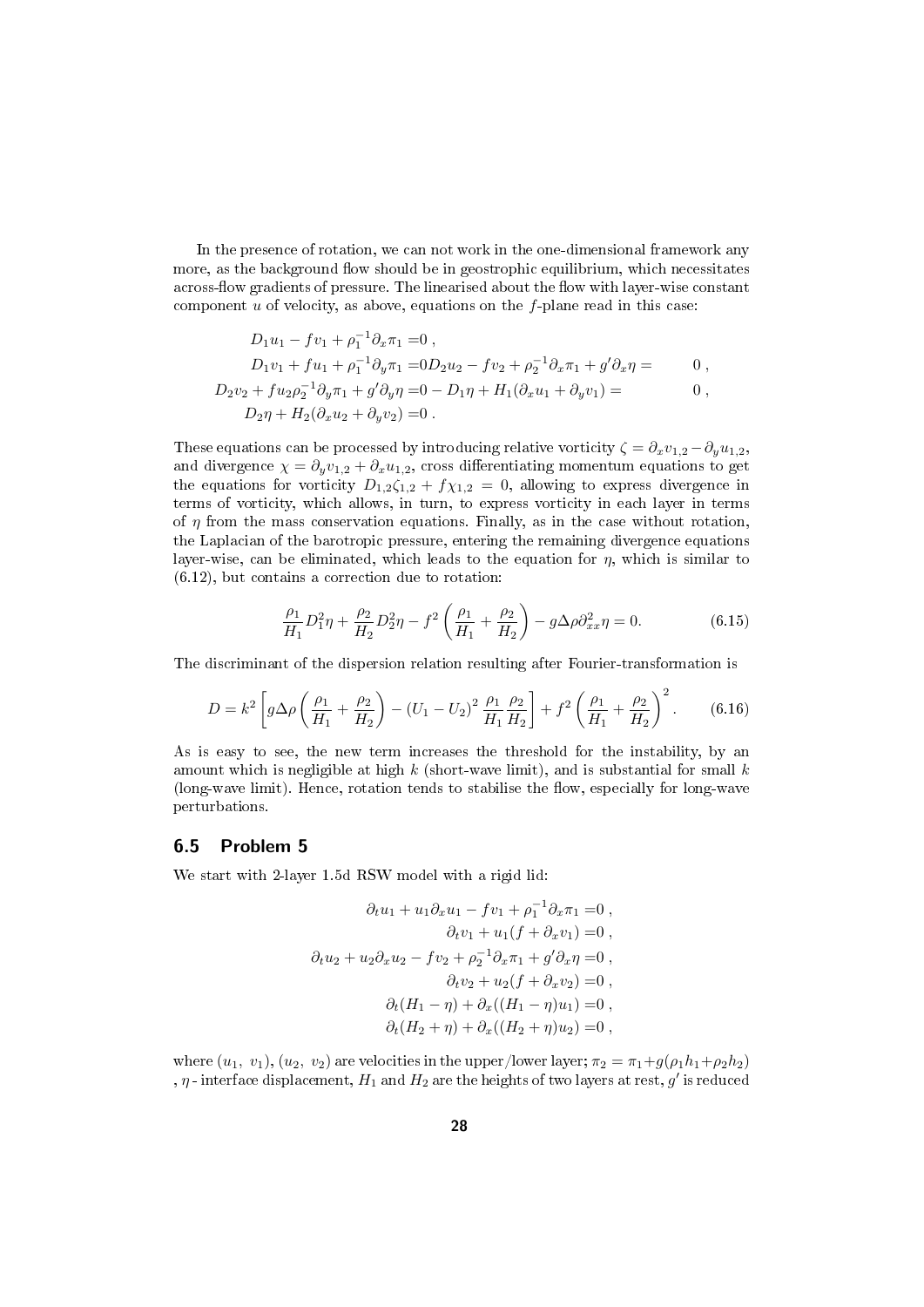gravity:  $g' = g(\rho_2 - \rho_1)/\rho_2$ . We will be using the full layers' heights  $h_{1,2} = H_{1,2} \mp \eta$  as dynamical variables.

By eliminating the barotropic pressure and imposing condition of zero overall transverse momentum, we get 4 equations for 4 variables  $u_2$ ,  $h_2$ ,  $v_2$ ,  $v_1$ :

$$
\frac{du_2}{dt} - fv_2 + \frac{\rho_1}{\rho_2 h_1 + \rho_1 h_2} \left( f(h_1 v_1 + h_2 v_2) - \partial_x \left( h_1 u_1^2 + h_2 u_2^2 \right) + \frac{g \Delta \rho}{\rho_1} h_1 \partial_x h_2 \right) = 0,
$$
  

$$
\frac{dh_2}{dt} + h_2 \partial_x u_2 = 0, \quad \frac{dv_2}{dt} + fu_2 = 0,
$$
  

$$
\frac{dv_1}{dt} + (u_1 - u_2) \partial_x v_1 + fu_1 = 0,
$$
  

$$
u_1 = \frac{h_2 u_2}{h_2 - H}, \quad h_1 = H - h_2.
$$

Here  $\frac{d}{dt} = \partial_t + u_2 \partial_x$  is Lagrangian derivative, as usual.

Further simplifications are achieved by using the mass Lagrangian variable a:  $h_2 =$  $\partial a/\partial x$ ):

$$
\frac{du_2}{dt} - fv_2 + \frac{\rho_1}{\rho_2 h_1 + \rho_1 h_2} \left( f(h_1 v_1 + h_2 v_2) - h_2 \frac{\partial}{\partial a} (h_1 u_1^2 + h_2 u_2^2) + \frac{g \Delta \rho}{\rho_1} h_1 h_2 \partial_a h_2 \right) = 0,
$$
  

$$
\frac{dh_2}{dt} + h_2 \partial_a u_2 = 0,
$$
  

$$
\frac{dv_2}{dt} + fu_2 = 0,
$$
  

$$
\frac{dv_1}{dt} + (u_1 - u_2) h_2 \partial_a v_1 + fu_1 = 0.
$$

These equations can be rewritten in matrix form:

$$
\frac{d}{dt} \begin{pmatrix} v_2 \\ v_1 \\ h_2 \\ u_2 \end{pmatrix} + \begin{pmatrix} 0 & 0 & 0 & 0 \\ 0 & T & 0 & 0 \\ 0 & 0 & 0 & h_2^2 \\ 0 & 0 & M & 2N \end{pmatrix} \frac{\partial}{\partial a} \begin{pmatrix} v_2 \\ v_1 \\ h_2 \\ u_2 \end{pmatrix} = \begin{pmatrix} -fu_2 \\ -fu_1 \\ 0 \\ fh_1 \frac{\rho_2 v_2 - \rho_1 v_1}{\rho_2 h_1 + \rho_1 h_2} \end{pmatrix},
$$

where we introduce the notation:

$$
T = (u_1 - u_2)h_2 = \frac{Hu_2}{H - h_2}h_2,
$$
  

$$
M = \frac{\rho_1 h_2}{\rho_2 h_1 + \rho_1 h_2} \left( g \frac{\Delta \rho}{\rho_1} (H - h_2) - \frac{H^2 u_2^2}{(H - h_2)^2} \right),
$$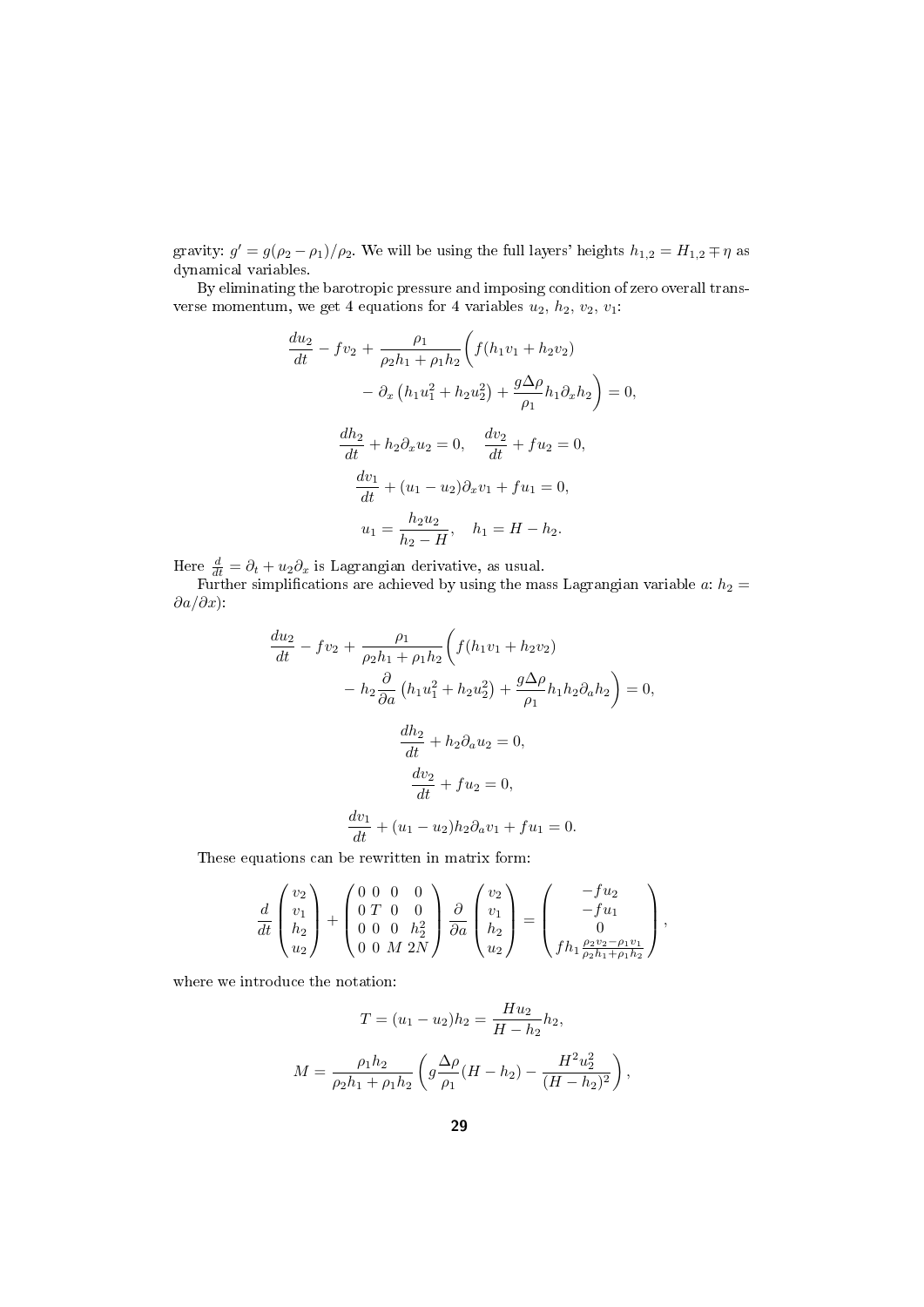$$
N = -\frac{\rho_1 h_2}{\rho_2 h_1 + \rho_1 h_2} \frac{H h_2}{H - h_2} u_2,
$$

and are, thus, quasi-linear. For nontrivial eigenvalues (the trivial ones are 0 and T), we get:

$$
\det\begin{pmatrix} -\lambda & h_2^2 \\ M & 2N - \lambda \end{pmatrix} = \lambda^2 - 2N\lambda - h_2^2M = 0
$$
\n(6.18)

with the solution

$$
\lambda_{\pm} = N \pm \sqrt{N^2 + M h_2^2}.\tag{6.19}
$$

The discriminant of this equation is

$$
D = \frac{\rho_1 \rho_2 h_1 h_2^3}{(\rho_2 h_1 + \rho_1 h_2)^2} \left\{ g \Delta \rho \left( \frac{h_1}{\rho_1} + \frac{h_2}{\rho_2} \right) - \frac{H^2 u_2^2}{h_1^2} \right\}.
$$
 (6.20)

The eigenvalues  $(6.18)$  are real and, hence, the system is hyperbolic when  $D$  is positive. On the contrary, if

$$
(u_2 - u_1)^2 = \frac{H^2 u_2^2}{h_1^2} > g\Delta\rho \left(\frac{h_1}{\rho_1} + \frac{h_2}{\rho_2}\right)
$$
(6.21)

then  $D < 0$  and the system loses hyperbolicity. The former condition may be rewritten as a condition on  $u_2$ 

$$
u_2^2 > g\Delta\rho \left(\frac{h_1}{\rho_1} + \frac{h_2}{\rho_2}\right) \frac{h_1^2}{H^2}.
$$

We, thus, see that, unlike its one-layer counterpart, the 2-layer RSW changes type if the vertical shear of the transverse velocity is too strong. as  $h_1 = H - h_2$ , the condition of KH instability of the previous Problem is sufficent for hyperbolicity loss.